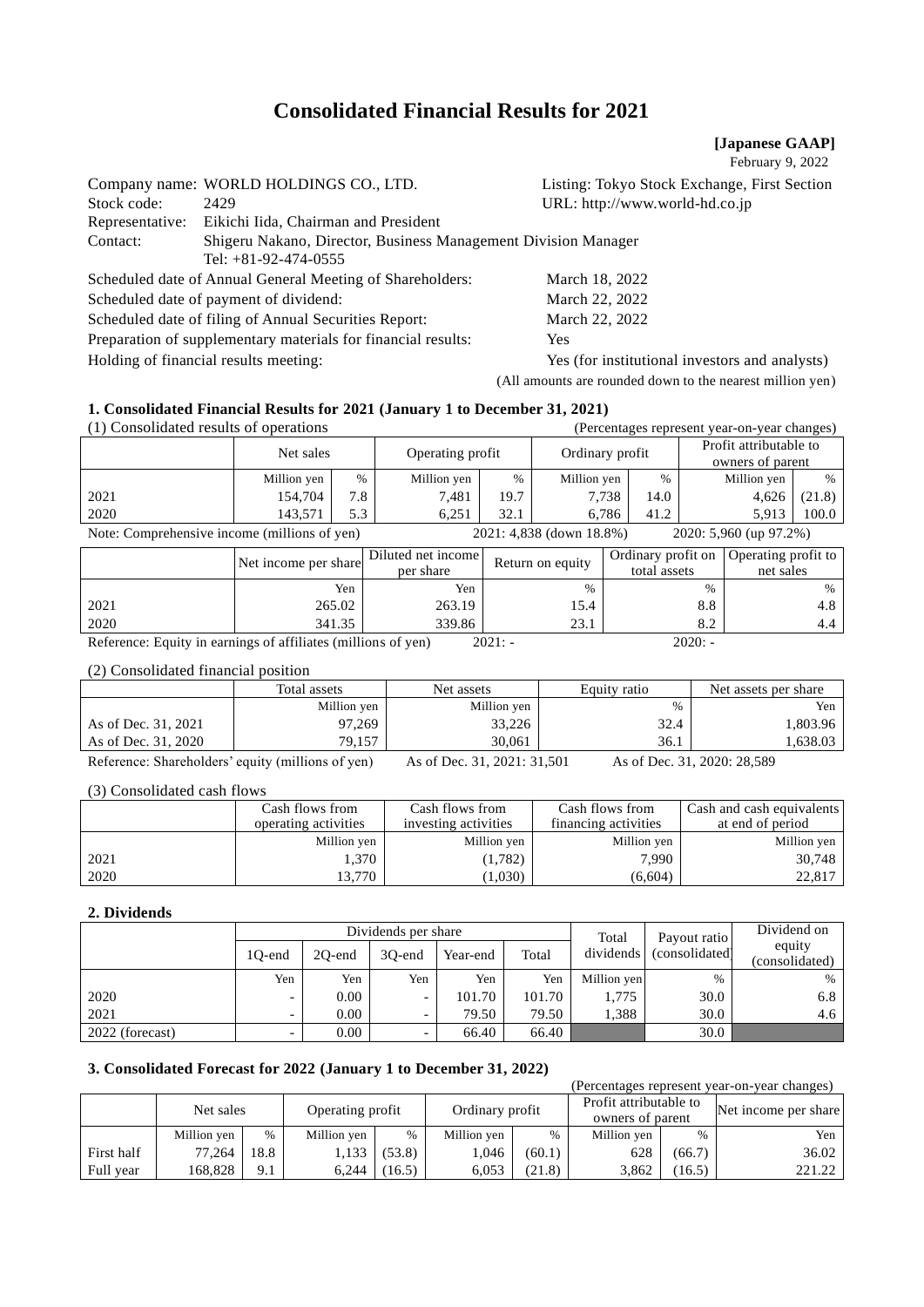# **\* Notes**

- (1) Changes in significant subsidiaries during the period (change in scope of consolidation): None Newly added: - Excluded: -
- (2) Changes in accounting policies and accounting-based estimates, and restatements
	- 1) Changes in accounting policies due to revisions in accounting standards, others: None
	- 2) Changes in accounting policies other than 1) above: None
	- 3) Changes in accounting-based estimates: None
	- 4) Restatements: None

#### (3) Number of shares issued (common stock)

| 1) Number of shares issued at the end of the period (including treasury shares) |                   |                      |                   |  |  |  |  |
|---------------------------------------------------------------------------------|-------------------|----------------------|-------------------|--|--|--|--|
| As of Dec. 31, 2021:                                                            | 17,575,900 shares | As of Dec. 31, 2020: | 17,566,900 shares |  |  |  |  |
| 2) Number of treasury shares at the end of the period                           |                   |                      |                   |  |  |  |  |
| As of Dec. 31, 2021:                                                            | 113,573 shares    | As of Dec. 31, 2020: | 113,477 shares    |  |  |  |  |
| 3) Average number of shares during the period                                   |                   |                      |                   |  |  |  |  |
| 2021:                                                                           | 17,456,325 shares | 2020:                | 17,322,494 shares |  |  |  |  |

# **(Reference) Summary of Non-consolidated Financial Results Non-consolidated Financial Results for 2021 (January 1 to December 31, 2021)**

| (1) Non-consolidated results of operations |             |      |                  | (Percentages represent year-on-year changes) |                 |        |             |        |
|--------------------------------------------|-------------|------|------------------|----------------------------------------------|-----------------|--------|-------------|--------|
|                                            | Net sales   |      | Operating profit |                                              | Ordinary profit |        | Profit      |        |
|                                            | Million yen | $\%$ | Million yen      | $\frac{0}{0}$                                | Million yen     | $\%$   | Million yen | $\%$   |
| 2021                                       | 2.461       | 39.9 | 372              |                                              | 1.724           | (12.6) | 1.566       | (36.4) |
| 2020                                       | .759        | 6.5  | (137)            |                                              | .973            | (51.3) | 2,463       | (38.2) |

|      | Net income per share | Diluted net income per<br>share |
|------|----------------------|---------------------------------|
|      | Yen                  | Yen                             |
| 2021 | 89.75                | 89.13                           |
| 2020 | 142.23               | 141.61                          |

(2) Non-consolidated financial position

|                     | Total assets                                      | Equity ratio<br>Net assets  |      | Net assets per share        |  |  |  |  |
|---------------------|---------------------------------------------------|-----------------------------|------|-----------------------------|--|--|--|--|
|                     | Million yen                                       | Million yen                 | $\%$ | Yen                         |  |  |  |  |
| As of Dec. 31, 2021 | 49,686                                            | 18.491                      | 37.0 | 1.053.57                    |  |  |  |  |
| As of Dec. 31, 2020 | 42.185                                            | 18.615                      | 44.0 | 1.063.73                    |  |  |  |  |
|                     | Reference: Shareholders' equity (millions of yen) | As of Dec. 31, 2021: 18,397 |      | As of Dec. 31, 2020: 18,565 |  |  |  |  |

\* The current financial report is not subject to audit by certified public accountants or auditing firms.

\* Cautionary statement with respect to forward-looking statements, and other special items

Cautionary statement with respect to forecasts

Forecasts of future performance in this document are based on assumption judged to be valid and information currently available to the Company's management, but are not promises by the Company regarding future performance. Actual results may differ materially from the forecasts for a number of reasons. Please refer to "1. Overview of Results of Operations, (5) Outlook" on page 6 for forecast assumptions and notes of caution for usage.

#### How to view supplementary materials for financial results

The Company plans to hold a financial results meeting for institutional investors and analysts on Thursday, February 24, 2022. Supplementary materials to be distributed at this event will be disclosed on the same day, using the Timely Disclosure network (TDnet), and available on the Company's website.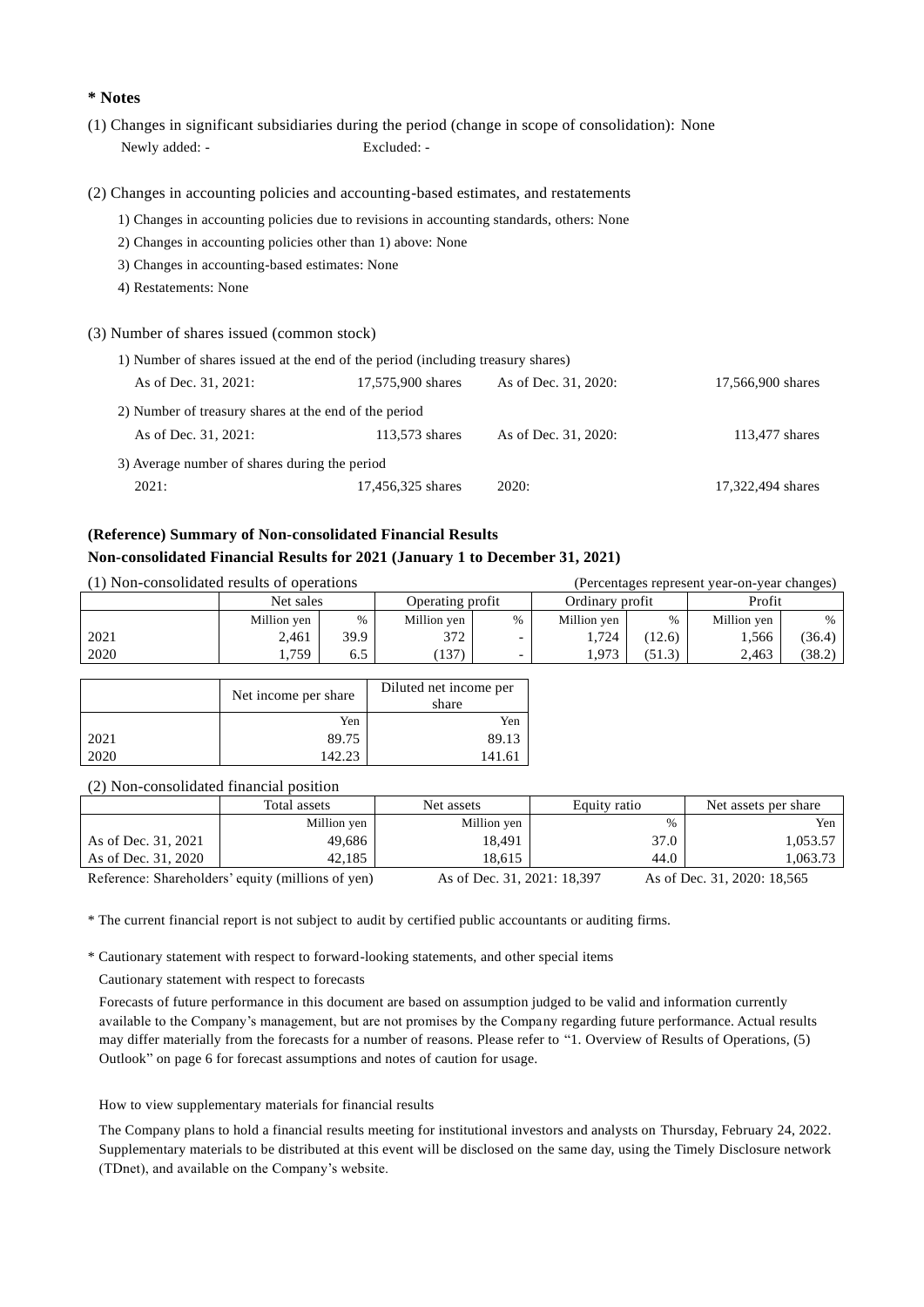# **Contents of Attachments**

| 1. Overview of Results of Operations                                                         | $\overline{2}$ |
|----------------------------------------------------------------------------------------------|----------------|
| (1) Results of Operations                                                                    | 2              |
| (2) Financial Position                                                                       | 5              |
| (3) Cash Flows                                                                               | 5              |
| (4) Basic Policy for Profit Distribution, and Dividends in the Current and Next Fiscal Years | 6              |
| (5) Outlook                                                                                  | 6              |
| 2. Basic Approach for the Selection of Accounting Standards                                  | 6              |
| 3. Consolidated Financial Statements and Notes                                               | 7              |
| (1) Consolidated Balance Sheet                                                               | 7              |
| (2) Consolidated Statements of Income and Comprehensive Income                               | 9              |
| <b>Consolidated Statement of Income</b>                                                      | 9              |
| Consolidated Statement of Comprehensive Income                                               | 10             |
| (3) Consolidated Statement of Changes in Equity                                              | 11             |
| (4) Consolidated Statement of Cash Flows                                                     | 13             |
| (5) Notes to Consolidated Financial Statements                                               | 15             |
| Going Concern Assumption                                                                     | 15             |
| Segment and Other Information                                                                | 15             |
| Per-share Information                                                                        | 18             |
| <b>Subsequent Events</b>                                                                     | 18             |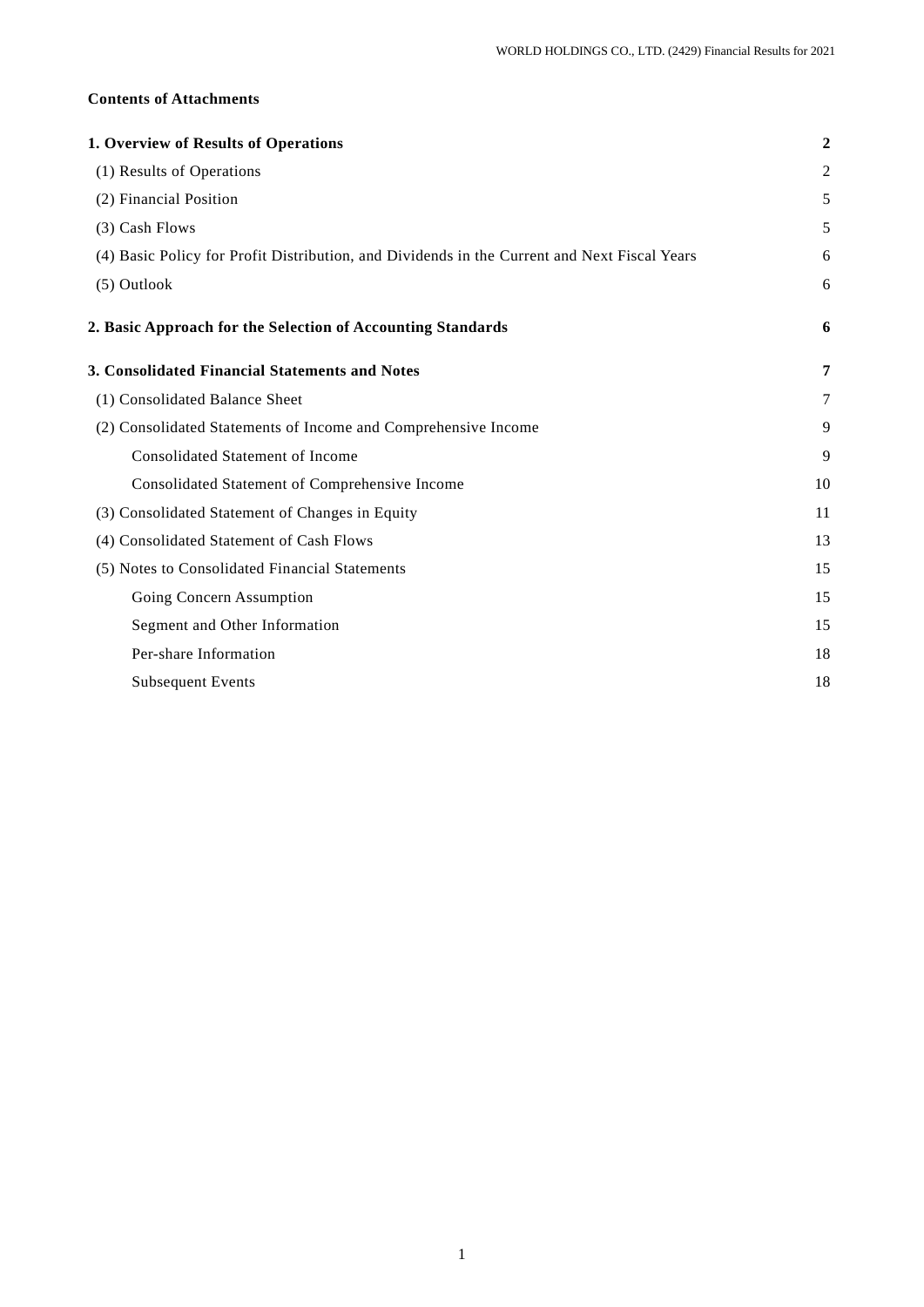# **1. Overview of Results of Operations**

## **(1) Results of Operations**

The Japanese economy was impacted by states of emergency and other measures involving the pandemic during 2021. As more people were vaccinated, the economy began to recover slowly in the second half of the year. In the manufacturing sector, which is the primary market of the World Holing Group for the core Human Resources and Education Business, activity exceeded the pre-pandemic level because of strength in the semiconductor industry. Despite these positive signs, the outlook for the economy is still uncertain because of another wave of infections caused by the Omicron variant.

In these challenging market conditions, all segments of the core Human Resources and Education Business worked closely together while implementing numerous measures for safety during the pandemic. In addition, the strong performance of the 5G and semiconductor categories, which are markets this business is focusing on, made a big contribution to the growth of consolidated sales and earnings in 2021. The result was record -high sales, operating profit and ordinary profit.

Net sales increased 7.8% year on year to 154,704 million yen. Operating profit increased 19.7% to 7,481 million yen, ordinary profit increased 14.0% to 7,738 million yen, and profit attributable to owners of parent decreased 21.8% to 4,626 million yen.

# **Factory Staffing Business**

Sales and earnings increased significantly because of the strong demand for staffing services in the 5G and semiconductor categories, which this business is strategically targeting. An upturn in orders in the automobile industry and the addition of new bases in the logistics sector also contributed to the growth of sales and earnings in this business.

Since the pandemic started in 2020, the highest priority has been recruiting and retaining people for factory staffing positions. Activities include training programs and assistance for improving skills required for performing factory tasks. By consistently placing priority on all of these measures, this business was able to respond quickly to the increase in orders of all types as the economy began to recover in 2021. This was the primary reason for the big increases in sales and earnings.

Problems involving a labor shortage and the difficulty of hiring people became more severe as Japan's manufacturing sector recovered. To overcome these difficulties, we made investments, primarily for strengthening our Job Paper website, and used other measures to build a base for more growth in 2022 and afterward. In addition, we are making extensive use of subcontracting and team formats for projects in order to create even better environments for upgrading the skills of our temporary placement workforce. Activities are also aimed at improving productivity and quality and differentiating our factory staffing services from the services of competitors.

As a result, sales were 70,707 million yen, up 28.3% year on year and segment profit increased 37.9% to 3,631 million yen.

# **Technology Staffing Business**

Market conditions recovered in all sectors of this business in 2021, particularly in the semiconductor, automobile, information and telecommunications, and construction engineering categories. Sales and earnings increased as operations were backed by the seamless utilization of the resources of the World Holdings Group. Cooperation with the Factory Staffing Business, where performance in the semiconductor industry is strong, made a big contribution to the growth of this business. In the information and telecommunications category, collaboration with all group companies is being used to strengthen the ability to perform projects outsourced by other companies.

As industries that are the main markets for this business recover, recruiting skilled engineers is becoming even more difficult. We are upgrading the skills of our engineers by providing training in control technologies to meet demand for skills involving the digital transformation and internet of things and in cloud -related system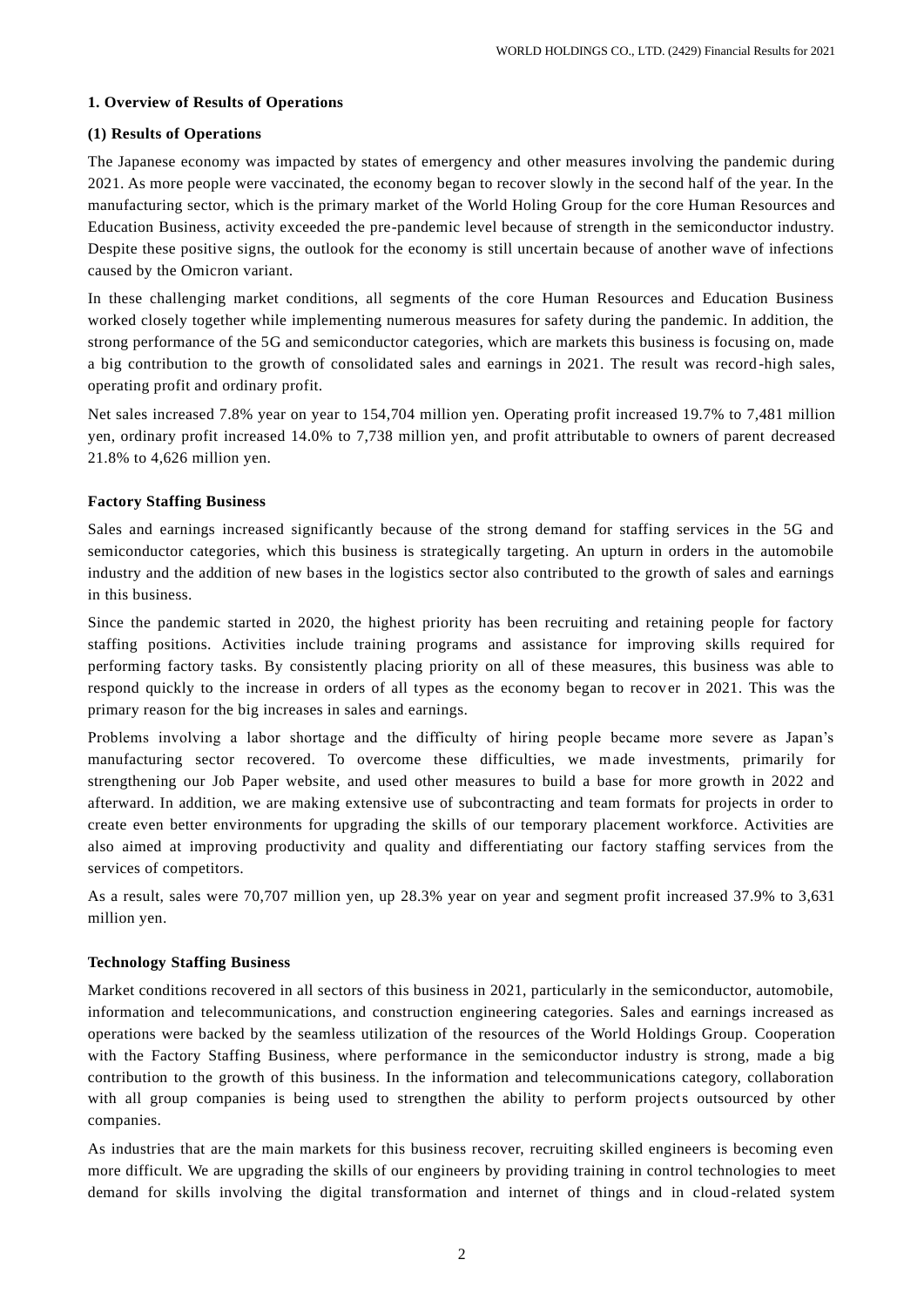engineering. We also place our engineers in strategic assignments to enable them to advance their careers. Providing our customers with an even higher level of engineering skills has increased the profitability of the Technology Staffing Business.

Sales were 18,474 million yen, up 8.7% year on year and segment profit increased 10.6% to 2,233 million yen.

### **R&D Staffing Business**

In the core research personal staffing sector, all categories performed well, including biotechnology, chemicals and analytics in the medical field. The number of orders increased to an all-time high because of some categories of demand for R&D staffing involving PCR tests, vaccine development and other activities concerning the pandemic. The strategic expansion of operations to more market sectors also contributed to the growth of this business. As a result, sales and earnings have been increasing steadily.

While taking actions needed to provide people for the rising number of orders, this business is making large expenditures for recruiting activities to maintain a base for more growth in 2022. In addition, we are using our powerful training programs, which are a key strength of this business, to help employees upgrade and advance their careers. Our goal is to be more than simply a matching business by establishing a reputation as a provider of highly skilled research personnel.

Sales were 8,012 million yen, up 11.3% year on year, and segment profit increased 5.0% to 885 million yen.

#### **Sales & Marketing Staffing Business**

Growth continued in the contact center and light-duty categories. In addition, the performance of this business was supported by the demand for staffing COVID-19 vaccination facilities and by demand associated with the Tokyo Olympics and the year-end peak sales season. The result was big increases in sales and earnings.

We are considering numerous ways to enlarge the range of operations of this business to maintain a base for more growth in 2022, such as by establishing a new call center and using our expertise concerning moving people to different assignments in order to receive orders for business process outsourcing.

Sales were 7,293 million yen, up 90.2% year on year, and segment profit was 352 million yen, compared with a segment profit of 18 million yen in 2020.

### **Real Estate Business**

We are operating this business cautiously because prices of the consistently high prices of real estate in Japan. During the fourth quarter, sales of a large number of properties were completed as planned. Carefully planned and targeted marketing activities contributed to an increase in the profitability of this business.

Although we remain cautious about purchasing real estate, activities continued for building a base for growth starting in 2022 as we establish a distinctive position within Japan's real estate industry. For example, we are using our commercial property development skills, a key strength of this business, to acquire quality properties by utilizing synergies with the Human Resources and Education Business for real estate M&A deals for small and midsize businesses unable to find someone to replace a retiring owner.

Sales were 36,977 million yen, down 23.1% year on year, and segment profit decreased 16.1% to 2,977 million yen.

#### **Information and Telecommunications Business**

The mobile phone shop business is undergoing another phase of significant changes because of the entry of new companies, new rate plans by all mobile phone carriers, such as service plans for only internet access, in response to the request of the Ministry of Internal Affairs and Communications to lower the cost of using a mobile phone. Earnings decreased because of expenditures for marketing activities, training store personnel and other measures to establish a network of highly competitive shops. Our goal is to build a network of outstanding stores rooted in the communities where they are located. The plan is to establish a dominant presence in targeted areas and receive benefits as one of the survivors in the mobile phone shop market. In another step to set the stage for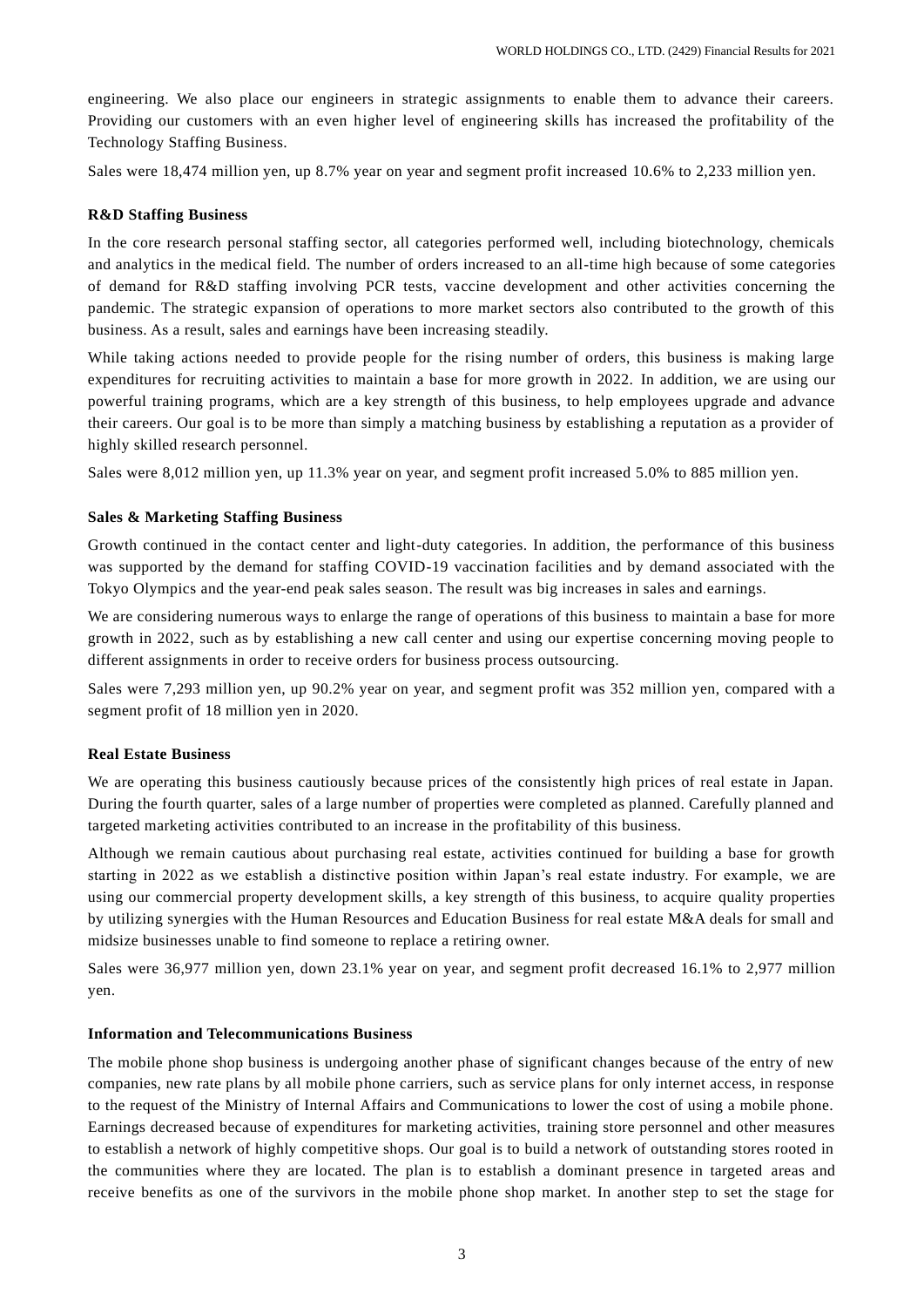renewed growth, we are strengthening the corporate solutions business and taking other steps to create a powerful portfolio of businesses.

Sales were 9,367 million yen, up 2.6% year on year, and segment profit decreased 50.8% to 118 million yen.

# **Others**

The performance of the agricultural parks business was severely impacted by the suspension of operations of the flagship Harvest Hill, Sakai Green Museum park in Osaka prefecture during the busy spring and summer season due to declarations of a state of emergency. In the fourth quarter, agricultural park attendance was far above the prior-year level and the recovery in attendance following the downturn caused by the pandemic is continuing. The result was higher sales and earnings in 2021. As parks are well recognized as outdoor facilities that people can enjoy while avoiding close contact with others, we implemented appropriate marketing ac tivities to improve their presence as relaxing facilities necessary for the community.

Sales were 3,872 million yen, up 20.5% year on year, and there was a segment profit of 6 million yen, compared with a segment loss of 200 million yen in 2020.

| (Millions of yen)              |                                | 2020                        | 2021       | 2021       |            | Year-on-year change |           |        |
|--------------------------------|--------------------------------|-----------------------------|------------|------------|------------|---------------------|-----------|--------|
|                                |                                |                             | Result     | Plan       | Result     | Vs. plan            | Amount    | $\%$   |
|                                | Factory                        | Net sales                   | 55,102     | 68,645     | 70,707     | 2,062               | 15,604    | 28.3   |
|                                | Staffing                       | Segment profit              | 2,632      | 3,270      | 3,631      | 361                 | 998       | 37.9   |
|                                | <b>Business</b>                | (Profit margin)             | $(4.8\%)$  | $(4.8\%)$  | $(5.1\%)$  |                     |           |        |
|                                | Technology                     | Net sales                   | 17,003     | 18,474     | 18,474     | $\theta$            | 1,471     | 8.7    |
|                                | Staffing                       | Segment profit              | 2,019      | 2,200      | 2,233      | 33                  | 214       | 10.6   |
|                                | <b>Business</b>                | (Profit margin)             | $(11.9\%)$ | $(11.9\%)$ | $(12.1\%)$ |                     |           |        |
| Human<br>Resources             | R&D                            | Net sales                   | 7,200      | 8,051      | 8,012      | (39)                | 811       | 11.3   |
| and                            | Staffing                       | Segment profit              | 843        | 934        | 885        | (48)                | 42        | 5.0    |
| Education                      | <b>Business</b>                | (Profit margin)             | (11.7%)    | $(11.6\%)$ | $(11.1\%)$ |                     |           |        |
| <b>Business</b>                | Sales &                        | Net sales                   | 3,835      | 6,769      | 7,293      | 524                 | 3,457     | 90.2   |
|                                | Marketing<br>Staffing          | Segment profit              | 18         | 271        | 352        | 81                  | 334       |        |
|                                | <b>Business</b>                | (Profit margin)             | $(0.5\%)$  | $(4.0\%)$  | $(4.8\%)$  |                     |           |        |
|                                |                                | Net sales                   | 83,142     | 101,940    | 104,487    | 2,546               | 21,344    | 25.7   |
|                                | Subtotal<br>(Reference)        | Segment profit              | 5,515      | 6,675      | 7,104      | 429                 | 1,589     | 28.8   |
|                                |                                | (Profit margin)             | $(6.6\%)$  | $(6.5\%)$  | $(6.8\%)$  |                     |           |        |
|                                |                                | Net sales                   | 48,081     | 36,509     | 36,977     | 468                 | (11, 103) | (23.1) |
| Real Estate<br><b>Business</b> | Real Estate<br><b>Business</b> | Segment profit              | 3,550      | 2,915      | 2,977      | 62                  | (572)     | (16.1) |
|                                |                                | (Profit margin)             | $(7.4\%)$  | $(8.0\%)$  | $(8.1\%)$  |                     |           |        |
| Information                    | Information                    | Net sales                   | 9,133      | 9,338      | 9,367      | 29                  | 233       | 2.6    |
| and                            | and                            | Segment profit              | 240        | 104        | 118        | 14                  | (122)     | (50.8) |
| Telecommu-<br>nications        | Telecommu-<br>nications        | (Profit margin)             | $(2.6\%)$  | $(1.1\%)$  | $(1.3\%)$  |                     |           |        |
| <b>Business</b>                | <b>Business</b>                |                             |            |            |            |                     |           |        |
|                                | Other                          | Net sales                   | 3,214      | 3,567      | 3,872      | 305                 | 658       | 20.5   |
| Others                         | <b>Business</b>                | Segment profit              | (200)      | (112)      | 6          | 119                 | 206       |        |
|                                |                                | (Profit margin)             |            |            | $(0.2\%)$  |                     |           |        |
| Total                          |                                | Net sales                   | 143,571    | 151,354    | 154,704    | 3,350               | 11,133    | 7.8    |
|                                |                                | Elimination or<br>corporate | (2,854)    | (2,265)    | (2,724)    | (459)               | 129       |        |
|                                |                                | Operating profit            | 6,251      | 7,316      | 7,481      | 165                 | 1,230     | 19.7   |
|                                |                                | (Profit margin)             | (4.4%)     | $(4.8\%)$  | $(4.8\%)$  |                     |           |        |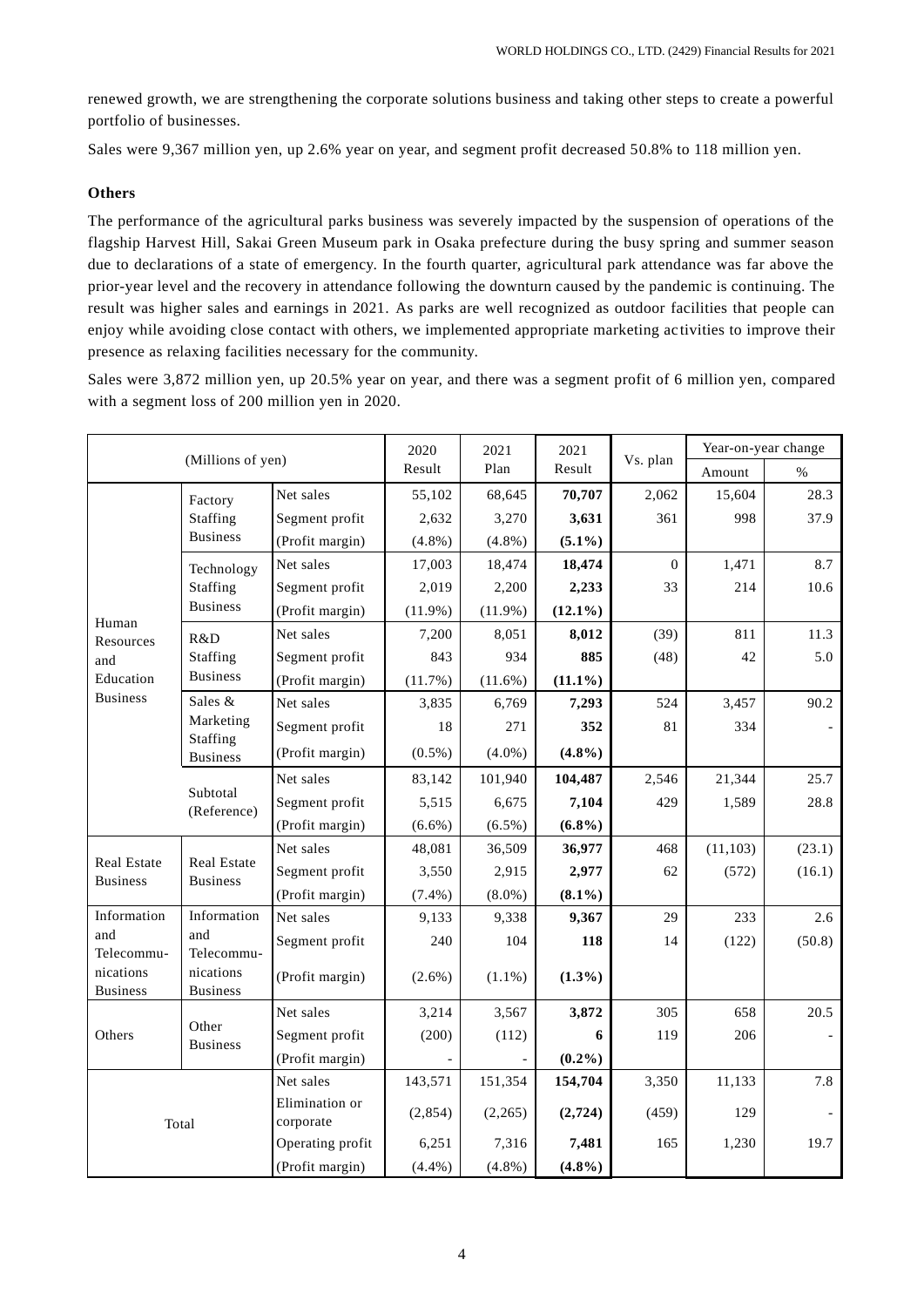# **(2) Financial Position**

## Assets

Total assets increased 18,111 million yen from the end of 2020 to 97,269 million yen at the end of 2021. This was mainly due to increases of 7,932 million yen in cash and deposits, 2,889 million yen in notes and accounts receivable-trade, 6,681 million yen in real estate for sale in process and 487 million yen in goodwill.

# Liabilities

Total liabilities increased 14,946 million yen from the end of 2020 to 64,042 million yen. This was mainly due to increases of 8,245 million yen in short-term borrowings, 987 million yen in advances received, 534 million yen in income taxes payable and 1,681 million yen in long-term borrowings.

### Net assets

Net assets increased 3,165 million yen from the end of 2020 to 33,226 million yen mainly due to increases of 2,854 million yen in retained earnings and 209 million yen in non-controlling interests.

#### **(3) Cash Flows**

Cash and cash equivalents at the end of 2021 increased 7,931 million yen from the end of 2020 to 30,748 million yen.

#### Cash flows from operating activities

Net cash provided by operating activities was 1,370 million yen. Main positive factors include profit before income taxes of 7,511 million yen, a 488 million yen increase in trade payables, a 985 million yen increase in advances received and income taxes refund of 913 million yen. Major negative factors include a 2,448 million yen increase in trade receivables and a 7,163 million yen increase in real estate for sale.

#### Cash flows from investing activities

Net cash used in investing activities was 1,782 million yen. Main positive factors include collection of loan s receivable of 156 million yen. Main negative factors include payments of 879 million yen for purchase of property, plant and equipment and 353 million yen for purchase of investments in new consolidated subsidiary.

### Cash flows from financing activities

Net cash provided by financing activities was 7,990 million yen. Main positive factors include net increase of 9,167 million yen in short-term borrowings and proceeds of 10,595 million yen from long-term borrowings. Main negative factors include repayments of long-term borrowings of 9,981 million yen and dividends paid of 1,775 million yen.

|                                              | 2017  | 2018  | 2019    | 2020  | 2021    |  |  |  |
|----------------------------------------------|-------|-------|---------|-------|---------|--|--|--|
| Equity ratio $(\%)$                          | 22.3  | 26.3  | 25.9    | 36.1  | 32.4    |  |  |  |
| Market value-based equity ratio (%)          | 75.3  | 45.3  | 37.3    | 43.2  | 46.5    |  |  |  |
| Interest-bearing debt to cash flow ratio (%) | 522.8 | 403.5 | 1.340.2 | 212.6 | 2,861.6 |  |  |  |
| Interest coverage ratio (times)              | 36.3  | 45.7  | 14.7    | 81.3  | 7.6     |  |  |  |

### Reference: Cash flow indicators

Equity ratio: Shareholders' equity / Total assets

Market value-based equity ratio: Market capitalization / Total assets

Interest-bearing debt to cash flow ratio: Interest-bearing debt / Cash flows

Interest coverage ratio: Cash flows / Interest payments

Notes: 1. All indices are calculated based on consolidated figures.

2. Market capitalization is calculated by the total number of shares outstanding after the deduction of treasury shares.

3. Cash flows are calculated using the figures for operating cash flows on the consolidated statement of cash flows.

4. Interest-bearing debt includes all debt on the consolidated balance sheet that incur interest.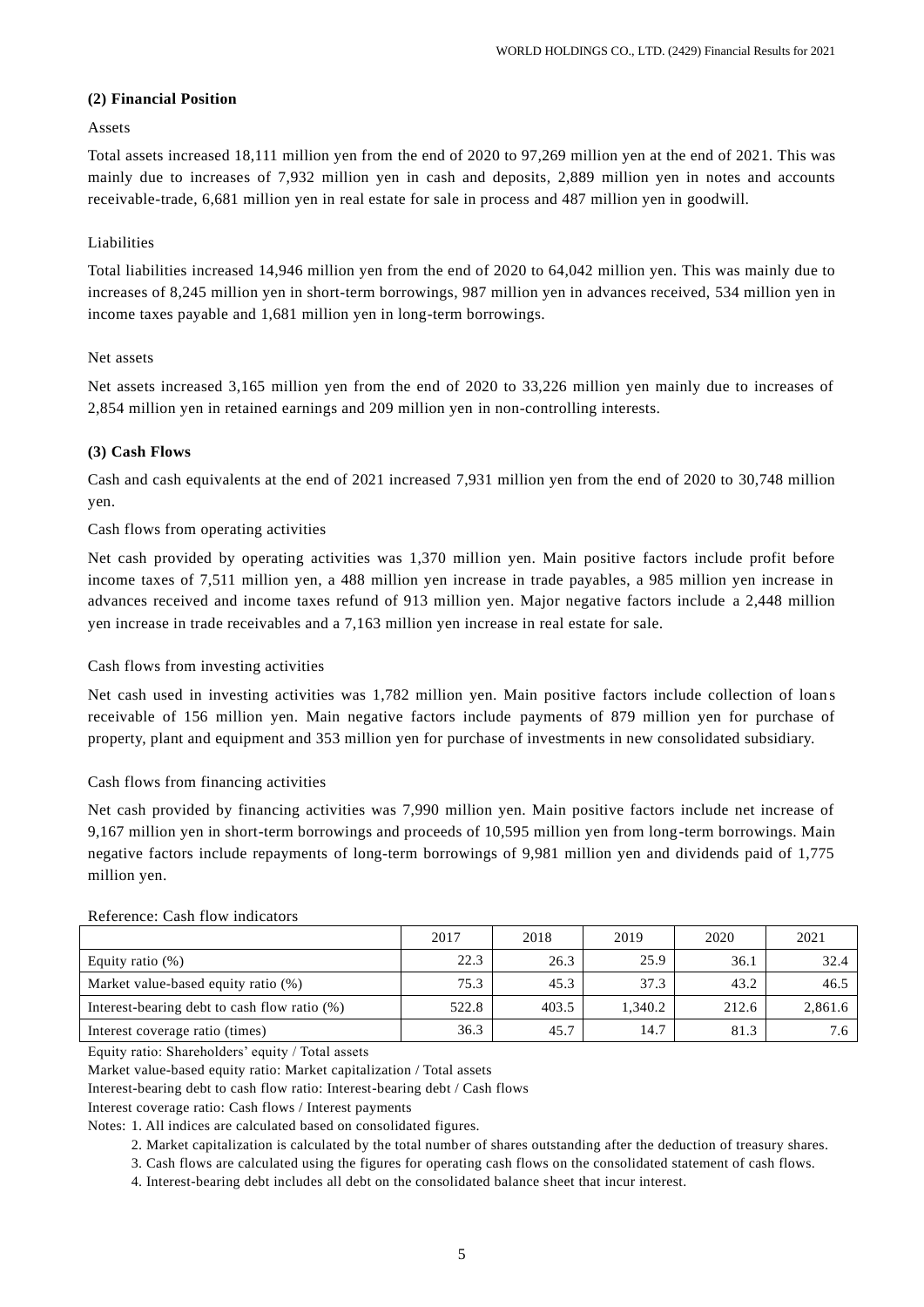### **(4) Basic Policy for Profit Distribution, and Dividends in the Current and Next Fiscal Years**

The basic policy for profit distributions is to distribute profits in a manner that reflects results of operations while retaining sufficient earnings for future business operations and for making business operations stronger. For dividends, the goal is to stably and consistently increase the dividend while using a consolidated payout ratio of 30% as the guideline for dividends. We plan to pay a year-end dividend of 79.50 yen per share for 2021, as stated in "Notice of Dividends from Surplus" announced on February 9, 2022. We plan to pay a year-end dividend of 66.40 yen per share for 2022 in accordance with this policy.

## **(5) Outlook**

The emergence of the Omicron variant has created concerns about the outlook. Amid growing uncertainty about the future, the World Holdings Group has established a new five-year medium-term management plan that has the goal of more growth for the group. Within this plan, 2022 is positioned as a year to make up-front investments for growth in the following years.

More information about the new medium-term business plan is in the announcement of this plan dated February 24, 2022.

Based on the above, we forecast net sales of 168,828 million yen (up 9.1% year on year), operating profit of 6,244 million yen (down 16.5% year on year), ordinary profit of 6,053 million yen (down 21.8% year on year), and profit attributable to owners of parent of 3,862 million yen (down 16.5% year on year) in 2022.

### **2. Basic Approach for the Selection of Accounting Standards**

The Group uses Japanese accounting standards.

Decisions about the use of International Financial Reporting Standards will be made by taking into consideration the use of accounting standards in Japan and other countries.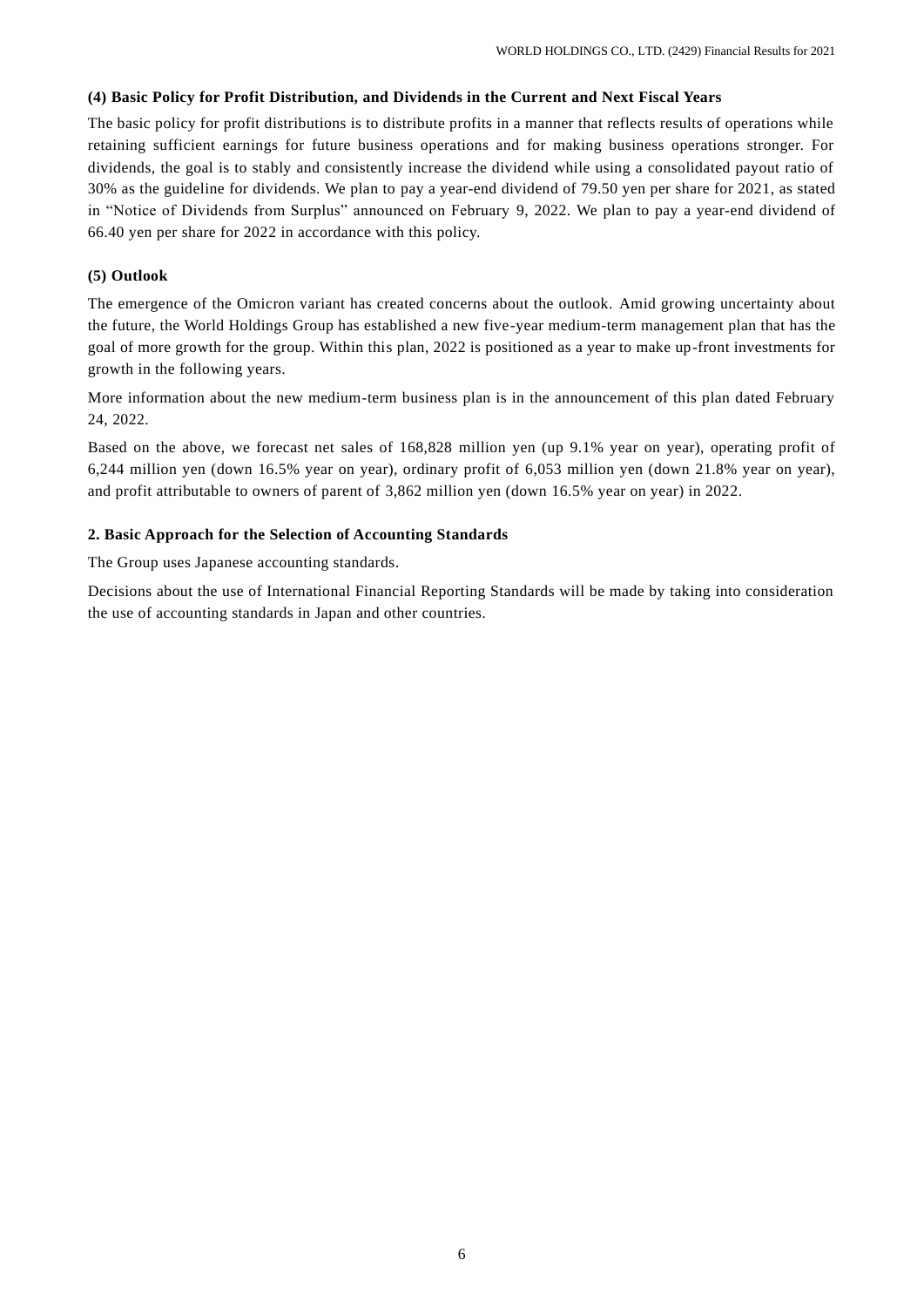# **3. Consolidated Financial Statements and Notes**

# **(1) Consolidated Balance Sheet**

|                                     | 2020                  | (Millions of yen)<br>2021 |
|-------------------------------------|-----------------------|---------------------------|
|                                     | (As of Dec. 31, 2020) | (As of Dec. 31, 2021)     |
| Assets                              |                       |                           |
| Current assets                      |                       |                           |
| Cash and deposits                   | 22,817                | 30,749                    |
| Notes and accounts receivable-trade | 12,817                | 15,706                    |
| Merchandise and finished goods      | 639                   | 794                       |
| Real estate for sale                | 5,748                 | 6,221                     |
| Work in process                     | 123                   | 126                       |
| Real estate for sale in process     | 22,146                | 28,828                    |
| Other                               | 3,842                 | 3,663                     |
| Allowance for doubtful accounts     | (2)                   | (3)                       |
| Total current assets                | 68,132                | 86,088                    |
| Non-current assets                  |                       |                           |
| Property, plant and equipment       |                       |                           |
| Buildings and structures            | 9,116                 | 9,343                     |
| Accumulated depreciation            | (7, 189)              | (7, 364)                  |
| Buildings and structures, net       | 1,926                 | 1,978                     |
| Land                                | 1,589                 | 1,661                     |
| Other                               | 4,617                 | 5,136                     |
| Accumulated depreciation            | (2, 835)              | (3,310)                   |
| Other, net                          | 1,781                 | 1,826                     |
| Total property, plant and equipment | 5,297                 | 5,466                     |
| Intangible assets                   |                       |                           |
| Goodwill                            | 104                   | 592                       |
| Other                               | 186                   | 184                       |
| Total intangible assets             | 291                   | 776                       |
| Investments and other assets        |                       |                           |
| Investment securities               | 1,550                 | 1,425                     |
| Deferred tax assets                 | 2,398                 | 1,831                     |
| Leasehold and guarantee deposits    | 903                   | 1,051                     |
| Other                               | 808                   | 868                       |
| Allowance for doubtful accounts     | (224)                 | (239)                     |
| Total investments and other assets  | 5,436                 | 4,938                     |
| Total non-current assets            | 11,024                | 11,180                    |
| Total assets                        | 79,157                | 97,269                    |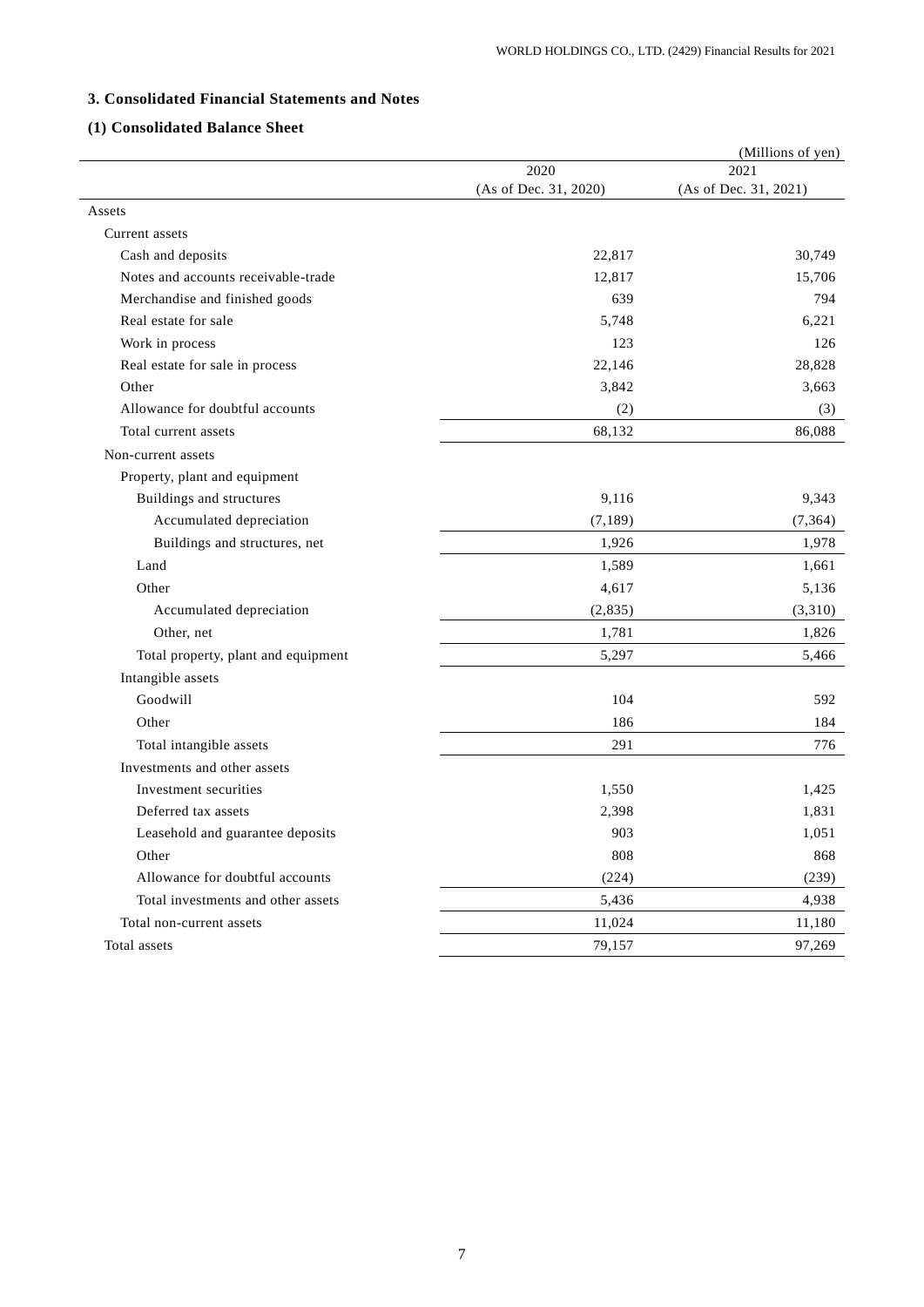|                                                                              |                       | (Millions of yen)     |
|------------------------------------------------------------------------------|-----------------------|-----------------------|
|                                                                              | 2020                  | 2021                  |
|                                                                              | (As of Dec. 31, 2020) | (As of Dec. 31, 2021) |
| Liabilities<br><b>Current liabilities</b>                                    |                       |                       |
|                                                                              |                       |                       |
| Notes and accounts payable-trade                                             | 1,072                 | 1,263                 |
| Accounts payable-real estate business                                        | 527                   | 924                   |
| Short-term borrowings                                                        | 17,204<br>6,746       | 25,450<br>7,010       |
| Accrued expenses                                                             |                       |                       |
| Advances received                                                            | 552                   | 1,539                 |
| Income taxes payable                                                         | 1,049                 | 1,584<br>2,796        |
| Accrued consumption taxes                                                    | 3,110                 |                       |
| Provision for bonuses                                                        | 124                   | 105                   |
| Other                                                                        | 4,248                 | 6,510                 |
| Total current liabilities                                                    | 34,637                | 47,185                |
| Non-current liabilities                                                      |                       |                       |
| Long-term borrowings<br>Provision for retirement benefits for directors (and | 12,073                | 13,754                |
| other officers)                                                              | 172                   | 172                   |
| Retirement benefit liability                                                 | 1,921                 | 2,380                 |
| Other                                                                        | 291                   | 547                   |
| Total non-current liabilities                                                | 14,458                | 16,856                |
| <b>Total liabilities</b>                                                     | 49,095                | 64,042                |
| Net assets                                                                   |                       |                       |
| Shareholders' equity                                                         |                       |                       |
| Share capital                                                                | 1,244                 | 1,250                 |
| Capital surplus                                                              | 1,443                 | 1,449                 |
| Retained earnings                                                            | 26,054                | 28,908                |
| Treasury shares                                                              | (119)                 | (119)                 |
| Total shareholders' equity                                                   | 28,623                | 31,489                |
| Accumulated other comprehensive income                                       |                       |                       |
| Valuation difference on available-for-sale securities                        | (15)                  | 15                    |
| Foreign currency translation adjustment                                      | $\mathbf{1}$          | 27                    |
| Remeasurements of defined benefit plans                                      | (20)                  | (31)                  |
| Total accumulated other comprehensive income                                 | (34)                  | 11                    |
| Share acquisition rights                                                     | 49                    | 93                    |
| Non-controlling interests                                                    | 1,422                 | 1,631                 |
| Total net assets                                                             | 30,061                | 33,226                |
| Total liabilities and net assets                                             | 79,157                | 97,269                |
|                                                                              |                       |                       |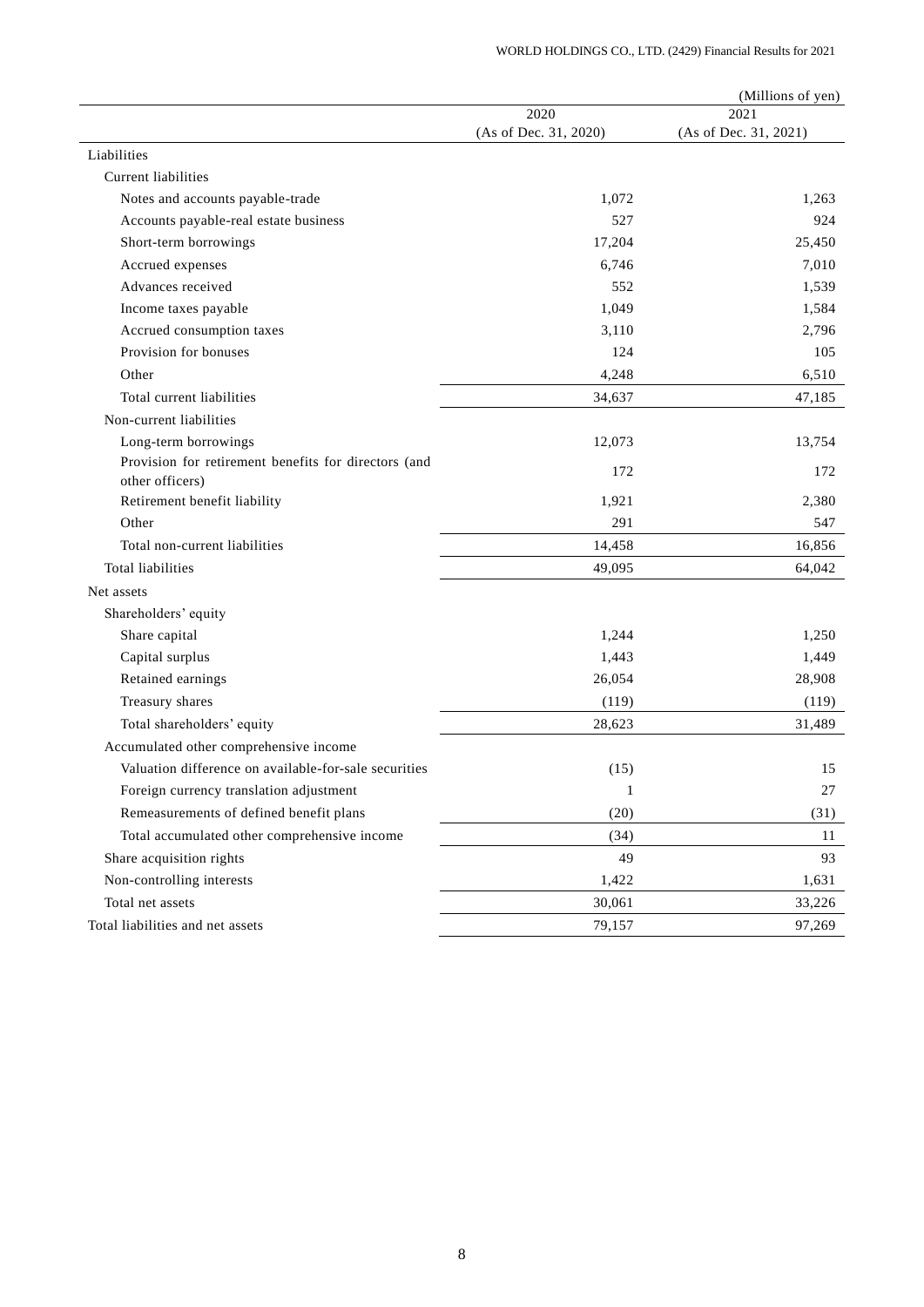# **(2) Consolidated Statements of Income and Comprehensive Income**

# **Consolidated Statement of Income**

|                                                              |                            | (Millions of yen)          |
|--------------------------------------------------------------|----------------------------|----------------------------|
|                                                              | 2020                       | 2021                       |
|                                                              | $(Jan. 1 - Dec. 31, 2020)$ | $(Jan. 1 - Dec. 31, 2021)$ |
| Net sales                                                    | 143,571                    | 154,704                    |
| Cost of sales                                                | 118,553                    | 128,073                    |
| Gross profit                                                 | 25,017                     | 26,631                     |
| Selling, general and administrative expenses                 |                            |                            |
| Provision of allowance for doubtful accounts                 |                            | 14                         |
| Remuneration for directors (and other officers)              | 469                        | 472                        |
| Salaries and allowances                                      | 7,109                      | 7,477                      |
| Provision for bonuses                                        | 53                         | 41                         |
| Retirement benefit expenses                                  | 205                        | 137                        |
| Provision for retirement benefits for directors (and         | 14                         |                            |
| other officers)                                              |                            |                            |
| Welfare expenses                                             | 1,368                      | 1,403                      |
| Depreciation                                                 | 460                        | 391                        |
| Rent expenses                                                | 1,195                      | 1,188                      |
| Amortization of goodwill                                     | 144                        | 112                        |
| Other                                                        | 7,745                      | 7,909                      |
| Total selling, general and administrative expenses           | 18,766                     | 19,149                     |
| Operating profit                                             | 6,251                      | 7,481                      |
| Non-operating income                                         |                            |                            |
| Interest and dividend income                                 | 16                         | 14                         |
| Subsidy income                                               | 439                        | 289                        |
| Income of support to investment in property and<br>equipment | 67                         | 5                          |
| Other                                                        | 257                        | 203                        |
| Total non-operating income                                   | 781                        | 513                        |
| Non-operating expenses                                       |                            |                            |
| Interest expenses                                            | 162                        | 177                        |
| Loss on retirement of non-current assets                     | 19                         | 23                         |
| Other                                                        | 64                         | 56                         |
| Total non-operating expenses                                 | 246                        | 257                        |
| Ordinary profit                                              | 6,786                      | 7,738                      |
| Extraordinary income                                         |                            |                            |
| Insurance claim income                                       | 7                          | 1                          |
| Gain on extinguishment of tie-in shares                      |                            | 42                         |
| Gain on sales of shares of subsidiaries and associates       | 175                        |                            |
| Total extraordinary income                                   | 182                        | 43                         |
| Extraordinary losses                                         |                            |                            |
| <b>Impairment</b> losses                                     | 197                        | 15                         |
| Loss on valuation of shares of subsidiaries and              |                            |                            |
| associates                                                   |                            | 253                        |
| Loss on disaster                                             | 2                          | $\boldsymbol{0}$           |
| Total extraordinary losses                                   | 200                        | 269                        |
| Profit before income taxes                                   | 6,768                      | 7,511                      |
| Income taxes-current                                         | 1,713                      | 1,935                      |
| Income taxes-deferred                                        | (966)                      | 797                        |
| Total income taxes                                           | 746                        | 2,732                      |
| Profit                                                       | 6,021                      | 4,779                      |
| Profit attributable to non-controlling interests             | 108                        | 153                        |
| Profit attributable to owners of parent                      | 5,913                      | 4,626                      |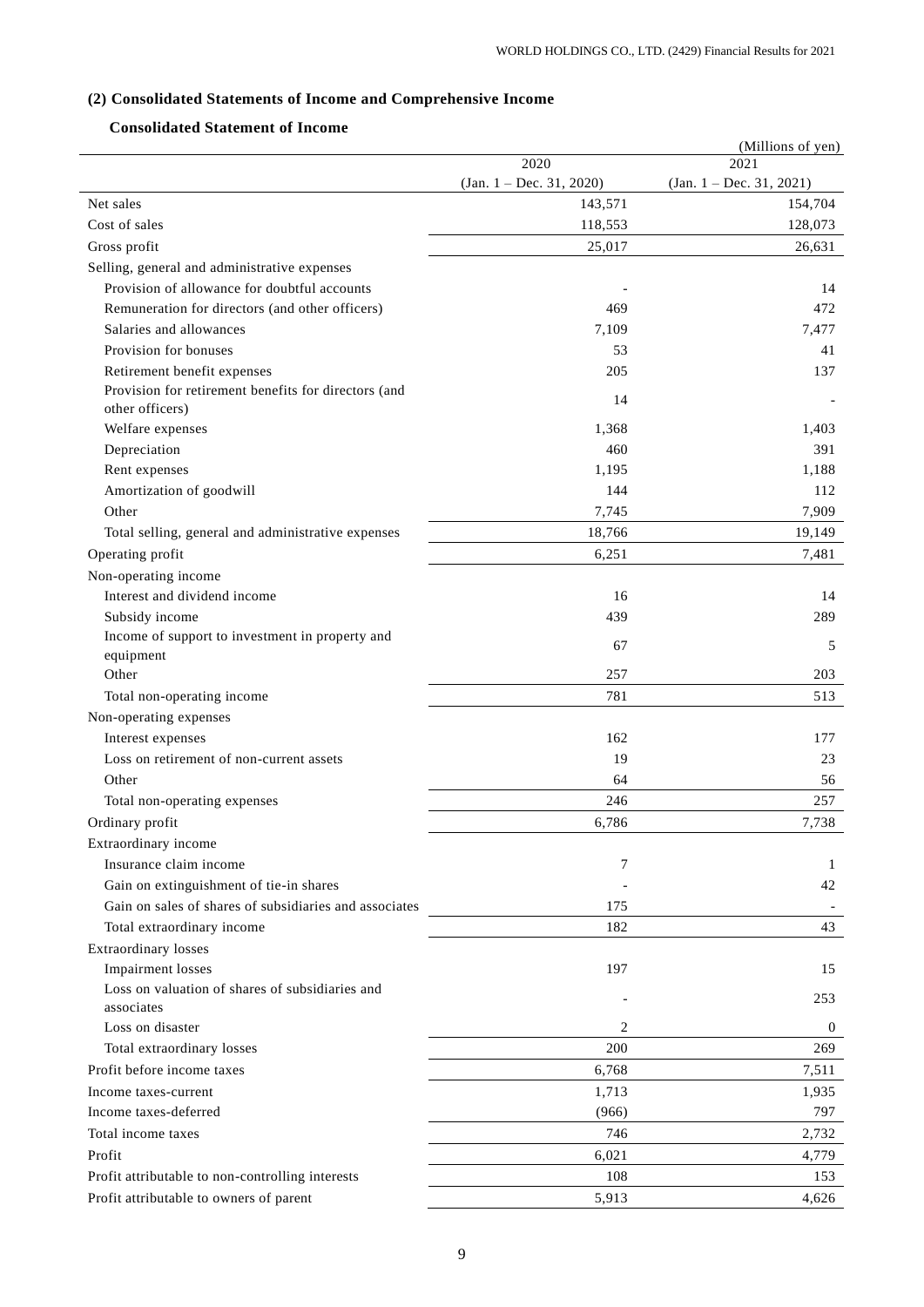|                                                                   |                            | (Millions of yen)          |
|-------------------------------------------------------------------|----------------------------|----------------------------|
|                                                                   | 2020                       | 2021                       |
|                                                                   | $(Jan. 1 - Dec. 31, 2020)$ | $(Jan. 1 - Dec. 31, 2021)$ |
| Profit                                                            | 6,021                      | 4,779                      |
| Other comprehensive income                                        |                            |                            |
| Valuation difference on available-for-sale securities             | (15)                       | 31                         |
| Foreign currency translation adjustment                           | 2                          | 40                         |
| Remeasurements of defined benefit plans, net of tax               | (48)                       | (11)                       |
| Total other comprehensive income                                  | (61)                       | 59                         |
| Comprehensive income                                              | 5,960                      | 4,838                      |
| Comprehensive income attributable to                              |                            |                            |
| Comprehensive income attributable to owners of parent             | 5,849                      | 4,671                      |
| Comprehensive income attributable to non-controlling<br>interests | 110                        | 166                        |

# **Consolidated Statement of Comprehensive Income**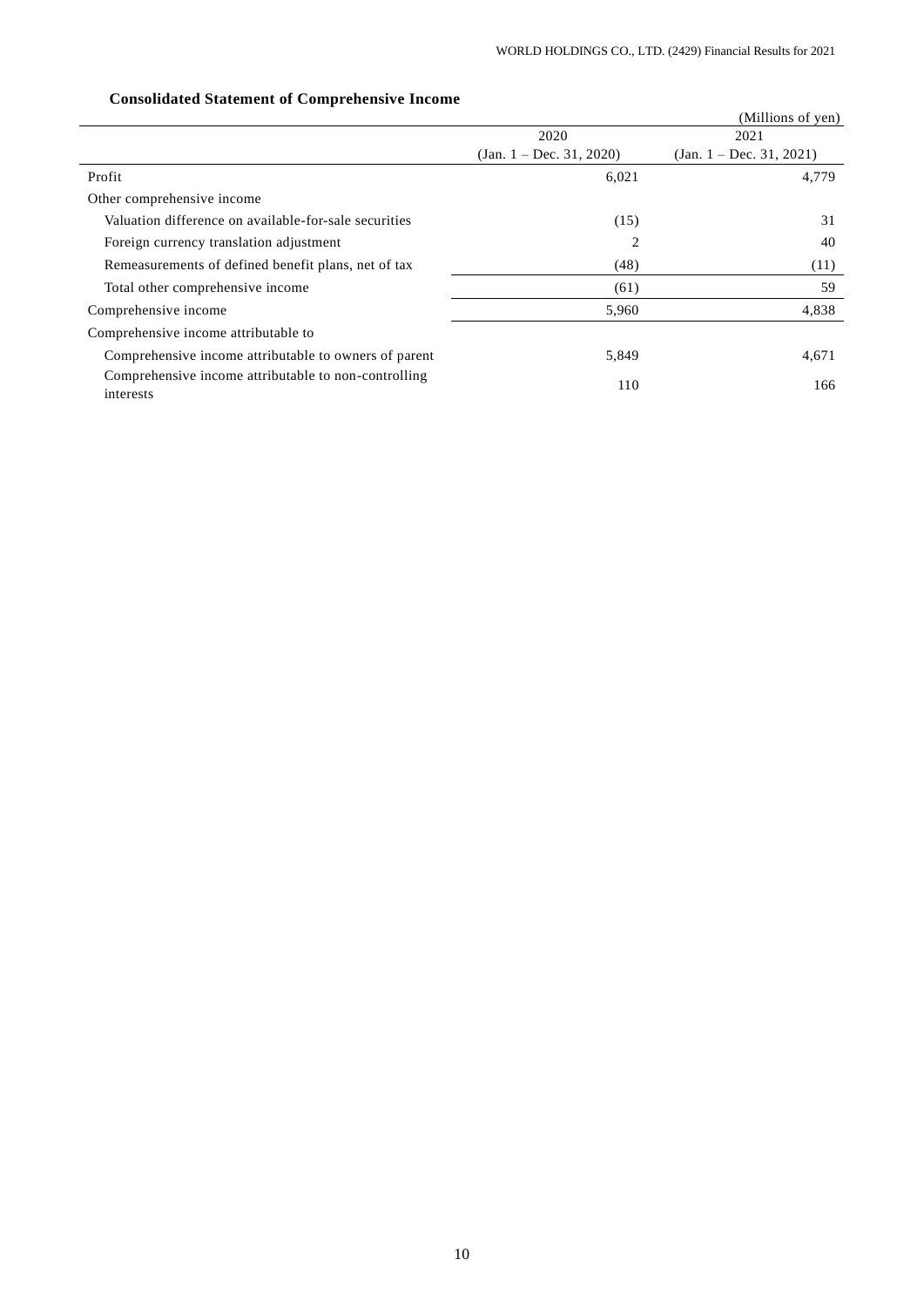# **(3) Consolidated Statement of Changes in Equity**

2020 (Jan. 1 – Dec. 31, 2020)

|                                                          |               |                      |                      |                 | (Millions of yen)             |  |  |
|----------------------------------------------------------|---------------|----------------------|----------------------|-----------------|-------------------------------|--|--|
|                                                          |               | Shareholders' equity |                      |                 |                               |  |  |
|                                                          | Capital stock | Capital surplus      | Retained<br>earnings | Treasury shares | Total shareholders'<br>equity |  |  |
| Balance at beginning of period                           | 787           | 984                  | 20,988               | (127)           | 22,633                        |  |  |
| Changes during period                                    |               |                      |                      |                 |                               |  |  |
| Issuance of new shares                                   | 457           | 457                  |                      |                 | 914                           |  |  |
| Dividends of surplus                                     |               |                      | (887)                |                 | (887)                         |  |  |
| Profit attributable to owners of<br>parent               |               |                      | 5,913                |                 | 5,913                         |  |  |
| Purchase of treasury shares                              |               |                      |                      | (0)             | (0)                           |  |  |
| Disposal of treasury shares                              |               |                      |                      | 8               | 9                             |  |  |
| Increase by addition of newly<br>consolidated subsidiary |               |                      | 40                   |                 | 40                            |  |  |
| Net changes in items other than<br>shareholders' equity  |               |                      |                      |                 |                               |  |  |
| Total changes during period                              | 457           | 458                  | 5,066                | 7               | 5,990                         |  |  |
| Balance at end of period                                 | 1,244         | 1,443                | 26,054               | (119)           | 28,623                        |  |  |

|                                                                | Accumulated other comprehensive income                          |                                                  |                                               |                                                          |                                |                                  |                     |
|----------------------------------------------------------------|-----------------------------------------------------------------|--------------------------------------------------|-----------------------------------------------|----------------------------------------------------------|--------------------------------|----------------------------------|---------------------|
|                                                                | Valuation<br>difference on<br>available-for-<br>sale securities | Foreign<br>currency<br>translation<br>adjustment | Remeasurements<br>of defined<br>benefit plans | Total<br>accumulated<br>other<br>comprehensive<br>income | Share<br>acquisition<br>rights | Non-<br>controlling<br>interests | Total net<br>assets |
| Balance at beginning of<br>period                              | $\mathbf{0}$                                                    | $\Omega$                                         | 28                                            | 29                                                       | 122                            | 1,159                            | 23,944              |
| Changes during period                                          |                                                                 |                                                  |                                               |                                                          |                                |                                  |                     |
| Issuance of new<br>shares                                      |                                                                 |                                                  |                                               |                                                          |                                |                                  | 914                 |
| Dividends of surplus                                           |                                                                 |                                                  |                                               |                                                          |                                |                                  | (887)               |
| Profit attributable to<br>owners of parent                     |                                                                 |                                                  |                                               |                                                          |                                |                                  | 5,913               |
| Purchase of treasury<br>shares                                 |                                                                 |                                                  |                                               |                                                          |                                |                                  | (0)                 |
| Disposal of treasury<br>shares                                 |                                                                 |                                                  |                                               |                                                          |                                |                                  | 9                   |
| Increase by addition<br>of newly<br>consolidated<br>subsidiary |                                                                 |                                                  |                                               |                                                          |                                |                                  | 40                  |
| Net changes in items<br>other than<br>shareholders' equity     | (15)                                                            | 1                                                | (48)                                          | (63)                                                     | (72)                           | 262                              | 126                 |
| Total changes during<br>period                                 | (15)                                                            | 1                                                | (48)                                          | (63)                                                     | (72)                           | 262                              | 6,116               |
| Balance at end of<br>period                                    | (15)                                                            |                                                  | (20)                                          | (34)                                                     | 49                             | 1,422                            | 30,061              |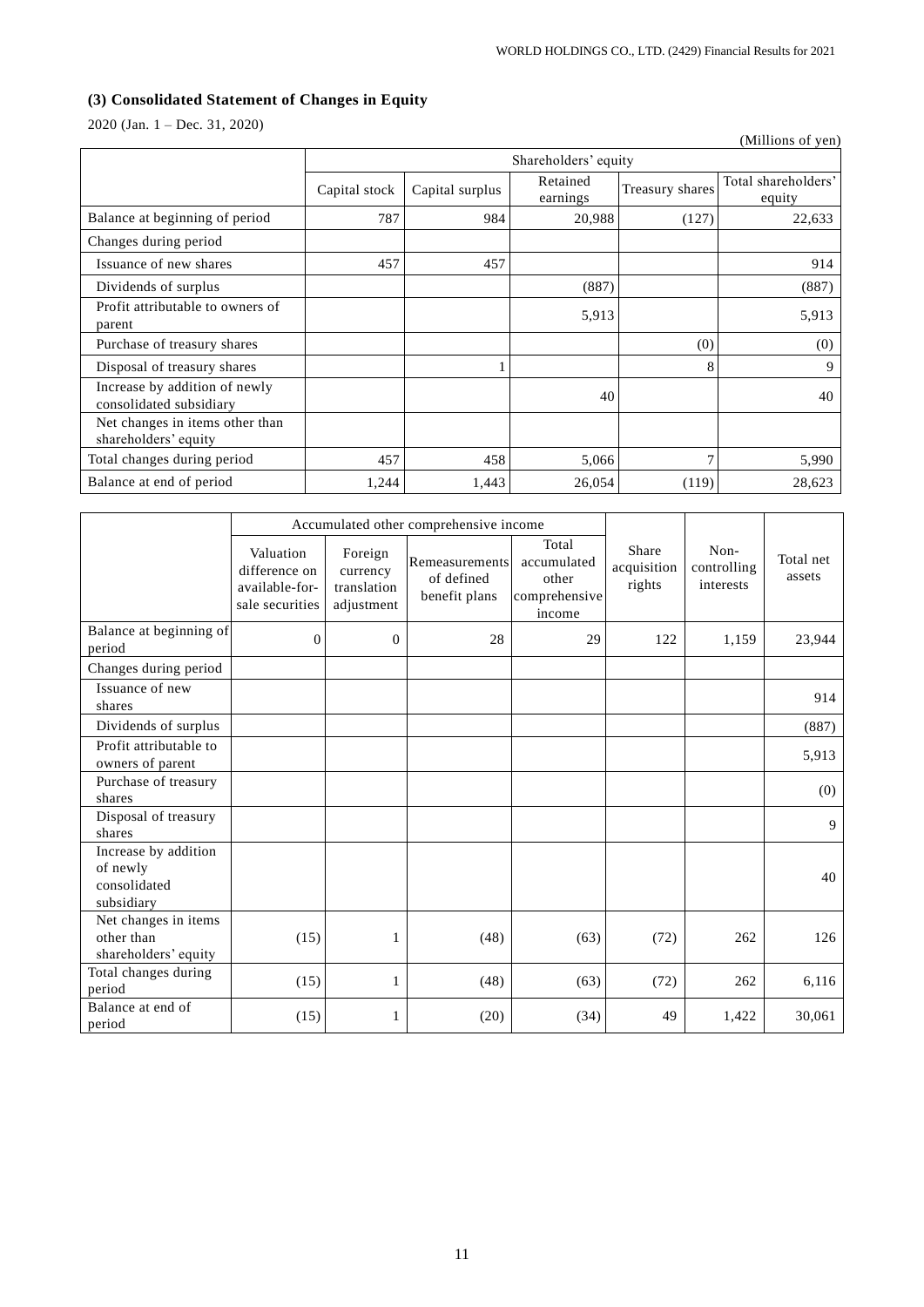# 2021 (Jan. 1 – Dec. 31, 2021)

|                                                          |               |                      |                      |                 | (Millions of yen)             |  |  |
|----------------------------------------------------------|---------------|----------------------|----------------------|-----------------|-------------------------------|--|--|
|                                                          |               | Shareholders' equity |                      |                 |                               |  |  |
|                                                          | Capital stock | Capital surplus      | Retained<br>earnings | Treasury shares | Total shareholders'<br>equity |  |  |
| Balance at beginning of period                           | 1,244         | 1,443                | 26,054               | (119)           | 28,623                        |  |  |
| Changes during period                                    |               |                      |                      |                 |                               |  |  |
| Issuance of new shares                                   | 5             | 5                    |                      |                 | 11                            |  |  |
| Dividends of surplus                                     |               |                      | (1,775)              |                 | (1,775)                       |  |  |
| Profit attributable to owners of<br>parent               |               |                      | 4,626                |                 | 4,626                         |  |  |
| Purchase of treasury shares                              |               |                      |                      | (0)             | (0)                           |  |  |
| Increase by addition of newly<br>consolidated subsidiary |               |                      | 3                    |                 | 3                             |  |  |
| Sales of shares of consolidated<br>subsidiaries          |               | $\Omega$             |                      |                 | $\Omega$                      |  |  |
| Net changes in items other than<br>shareholders' equity  |               |                      |                      |                 |                               |  |  |
| Total changes during period                              | 5             | 6                    | 2,854                | (0)             | 2,866                         |  |  |
| Balance at end of period                                 | 1,250         | 1,449                | 28,908               | (119)           | 31,489                        |  |  |

|                                                                | Accumulated other comprehensive income                          |                                                  |                                               |                                                          |                                |                                  |                     |
|----------------------------------------------------------------|-----------------------------------------------------------------|--------------------------------------------------|-----------------------------------------------|----------------------------------------------------------|--------------------------------|----------------------------------|---------------------|
|                                                                | Valuation<br>difference on<br>available-for-<br>sale securities | Foreign<br>currency<br>translation<br>adjustment | Remeasurements<br>of defined<br>benefit plans | Total<br>accumulated<br>other<br>comprehensive<br>income | Share<br>acquisition<br>rights | Non-<br>controlling<br>interests | Total net<br>assets |
| Balance at beginning of<br>period                              | (15)                                                            | $\mathbf{1}$                                     | (20)                                          | (34)                                                     | 49                             | 1,422                            | 30,061              |
| Changes during period                                          |                                                                 |                                                  |                                               |                                                          |                                |                                  |                     |
| Issuance of new<br>shares                                      |                                                                 |                                                  |                                               |                                                          |                                |                                  | 11                  |
| Dividends of surplus                                           |                                                                 |                                                  |                                               |                                                          |                                |                                  | (1,775)             |
| Profit attributable to<br>owners of parent                     |                                                                 |                                                  |                                               |                                                          |                                |                                  | 4,626               |
| Purchase of treasury<br>shares                                 |                                                                 |                                                  |                                               |                                                          |                                |                                  | (0)                 |
| Increase by addition<br>of newly<br>consolidated<br>subsidiary |                                                                 |                                                  |                                               |                                                          |                                |                                  | 3                   |
| Sales of shares of<br>consolidated<br>subsidiaries             |                                                                 |                                                  |                                               |                                                          |                                |                                  | $\mathbf{0}$        |
| Net changes in items<br>other than<br>shareholders' equity     | 31                                                              | 26                                               | (11)                                          | 45                                                       | 43                             | 209                              | 299                 |
| Total changes during<br>period                                 | 31                                                              | 26                                               | (11)                                          | 45                                                       | 43                             | 209                              | 3,165               |
| Balance at end of<br>period                                    | 15                                                              | 27                                               | (31)                                          | 11                                                       | 93                             | 1,631                            | 33,226              |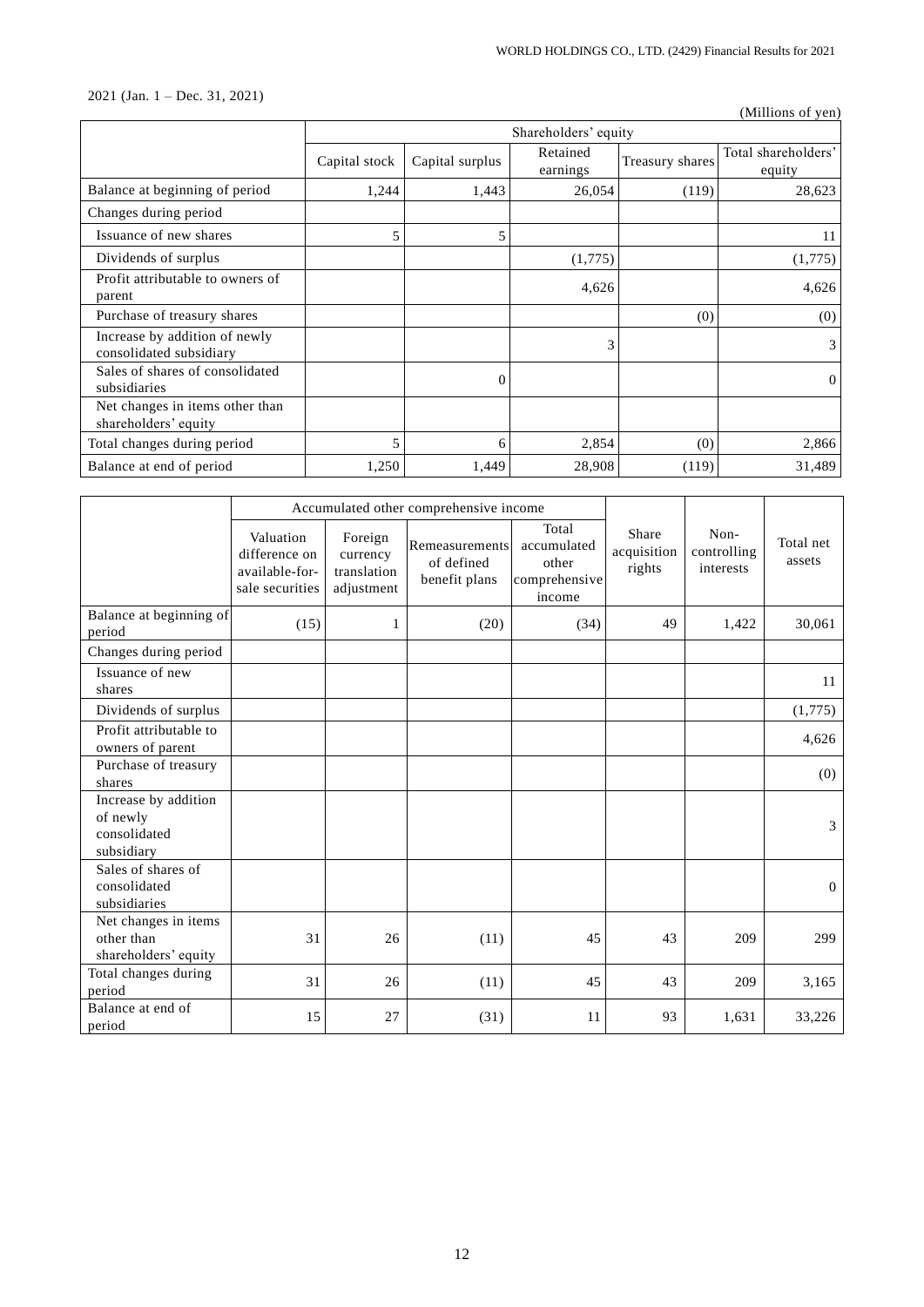|                                                                                    |                                    | (Millions of yen)                   |
|------------------------------------------------------------------------------------|------------------------------------|-------------------------------------|
|                                                                                    | 2020<br>$(Jan. 1 - Dec. 31, 2020)$ | 2021<br>(Jan. $1 - Dec. 31, 2021$ ) |
| Cash flows from operating activities                                               |                                    |                                     |
| Profit before income taxes                                                         | 6,768                              | 7,511                               |
| Depreciation                                                                       | 823                                | 809                                 |
| <b>Impairment</b> losses                                                           | 197                                | 15                                  |
|                                                                                    | 144                                | 112                                 |
| Amortization of goodwill<br>Increase (decrease) in allowance for doubtful accounts | 2                                  | 14                                  |
| Increase (decrease) in provision for retirement benefits for                       |                                    |                                     |
| directors (and other officers)                                                     | 15                                 | (9)                                 |
| Increase (decrease) in retirement benefit liability                                | 317                                | 359                                 |
| Interest and dividend income                                                       | (16)                               | (14)                                |
| Loss (gain) on sales of shares of subsidiaries and<br>associates                   | (175)                              |                                     |
| Interest expenses                                                                  | 162                                | 177                                 |
| Loss on retirement of non-current assets                                           | 19                                 | 32                                  |
| Loss on valuation of shares of subsidiaries and associates                         |                                    | 253                                 |
| Loss (gain) on extinguishment of tie-in shares                                     |                                    | (42)                                |
| Decrease (increase) in trade receivables                                           | (710)                              | (2, 448)                            |
| Decrease (increase) in inventories                                                 | 239                                | (138)                               |
| Decrease (increase) in real estate for sale                                        | 13,508                             | (7, 163)                            |
| Increase (decrease) in trade payables                                              | (395)                              | 488                                 |
| Increase (decrease) in accrued expenses                                            | 955                                | 69                                  |
| Increase (decrease) in advances received                                           | (8, 845)                           | 985                                 |
| Increase (decrease) in accrued consumption taxes                                   | 1,862                              | (836)                               |
| Increase (decrease) in other current liabilities                                   | 247                                | 2,128                               |
| Other, net                                                                         | 874                                | 302                                 |
| Subtotal                                                                           | 15,997                             | 2,608                               |
| Interest and dividends received                                                    | 14                                 | 10                                  |
| Interest paid                                                                      | (169)                              | (179)                               |
| Income taxes paid                                                                  | (2,799)                            | (1,983)                             |
| Income taxes refund                                                                | 727                                | 913                                 |
| Net cash provided by (used in) operating activities                                | 13,770                             | 1,370                               |
| Cash flows from investing activities                                               |                                    |                                     |
| Payments into time deposits                                                        |                                    | (1)                                 |
| Proceeds from withdrawal of time deposits                                          | 21                                 | 1                                   |
| Purchase of property, plant and equipment                                          | (1, 164)                           | (879)                               |
| Purchase of intangible assets                                                      | (35)                               | (65)                                |
| Proceeds from sales of shares of subsidiaries resulting in                         |                                    |                                     |
| change in scope of consolidation                                                   | 2,029                              |                                     |
| Purchase of investments in consolidated subsidiary                                 |                                    | (353)                               |
| Purchase of investments in non-consolidated subsidiary                             | (1, 912)                           | (169)                               |
| Sell of stocks non-consolidated subsidiary                                         | 6                                  |                                     |
| Payments for acquisition of businesses                                             |                                    | (65)                                |
| Net decrease(increase) in lease and guarantee deposits                             | 24                                 | (119)                               |
| Loan advances                                                                      | (69)                               | (150)                               |
| Collection of loans receivable                                                     | 5                                  | 156                                 |
| Other, net                                                                         | 64                                 | (134)                               |
| Net cash provided by (used in) investing activities                                | (1,030)                            | (1,782)                             |

# **(4) Consolidated Statement of Cash Flows**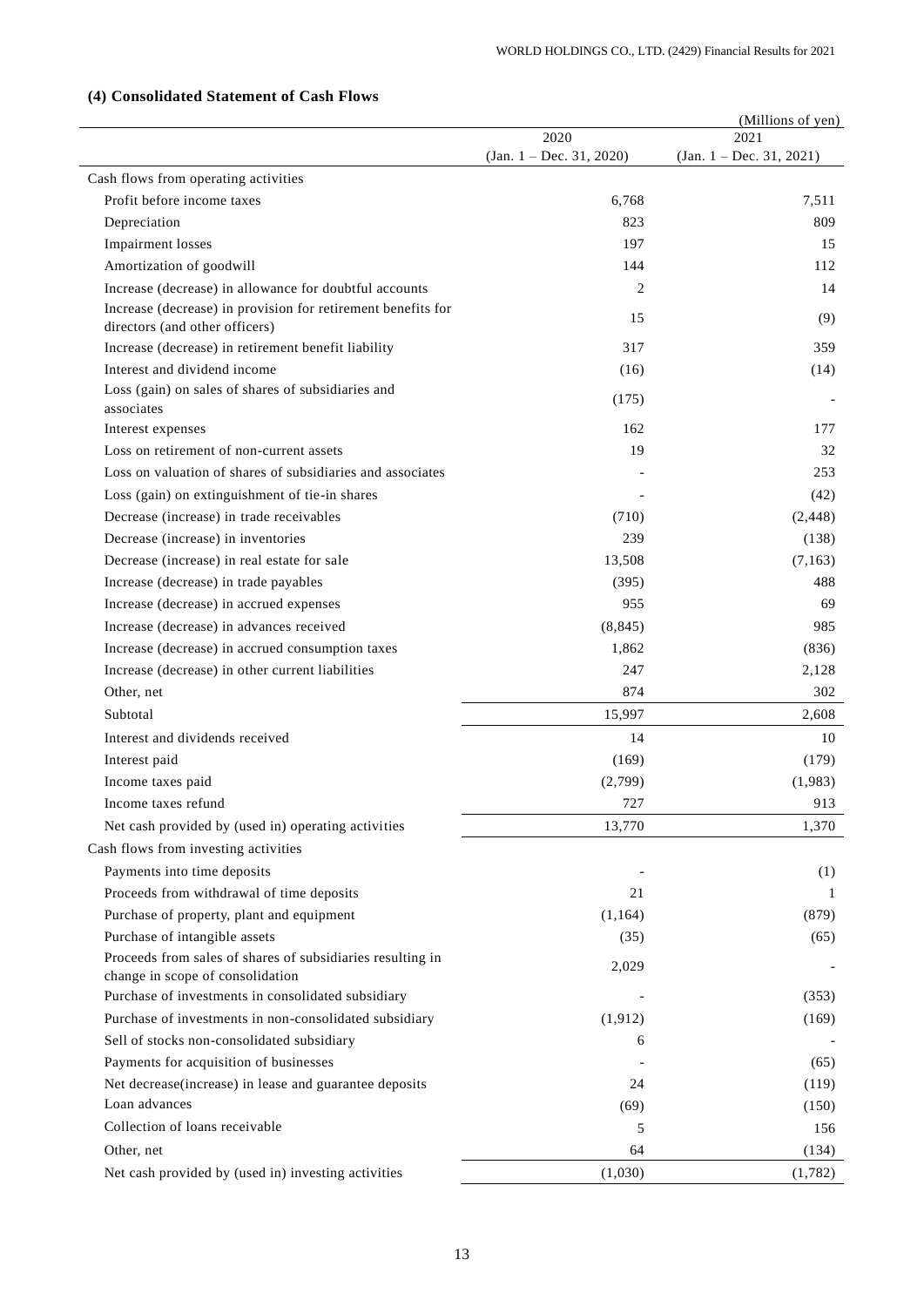|                                                                                                    |                          | (Millions of yen)          |
|----------------------------------------------------------------------------------------------------|--------------------------|----------------------------|
|                                                                                                    | 2020                     | 2021                       |
|                                                                                                    | (Jan. 1 – Dec. 31, 2020) | $(Jan. 1 - Dec. 31, 2021)$ |
| Cash flows from financing activities                                                               |                          |                            |
| Proceeds from sale of shares of subsidiaries not resulting<br>in change in scope of consolidation  |                          | 30                         |
| Net increase (decrease) in short-term borrowings                                                   | (7, 344)                 | 9,167                      |
| Proceeds from long-term borrowings                                                                 | 12,189                   | 10,595                     |
| Repayments of long-term borrowings                                                                 | (11, 412)                | (9,981)                    |
| Repayments of lease obligations                                                                    | (2)                      | (4)                        |
| Redemption of bonds                                                                                |                          | (15)                       |
| Proceeds from issuance of shares                                                                   | 706                      | 8                          |
| Proceeds from share issuance to non-controlling<br>shareholders                                    | 150                      |                            |
| Purchase of treasury shares                                                                        | (0)                      | (0)                        |
| Dividends paid                                                                                     | (887)                    | (1,775)                    |
| Dividends paid to non-controlling interests                                                        | (2)                      | (35)                       |
| Net cash provided by (used in) financing activities                                                | (6,604)                  | 7,990                      |
| Effect of exchange rate change on cash and cash equivalents                                        | 3                        | 52                         |
| Net increase (decrease) in cash and cash equivalents                                               | 6,139                    | 7,630                      |
| Cash and cash equivalents at beginning of period                                                   | 16,513                   | 22,817                     |
| Increase in cash and cash equivalents resulting from<br>inclusion of subsidiaries in consolidation | 157                      | 208                        |
| Increase in cash and cash equivalents resulting from merger<br>with unconsolidated subsidiaries    | 7                        | 92                         |
| Cash and cash equivalents at end of period                                                         | 22,817                   | 30,748                     |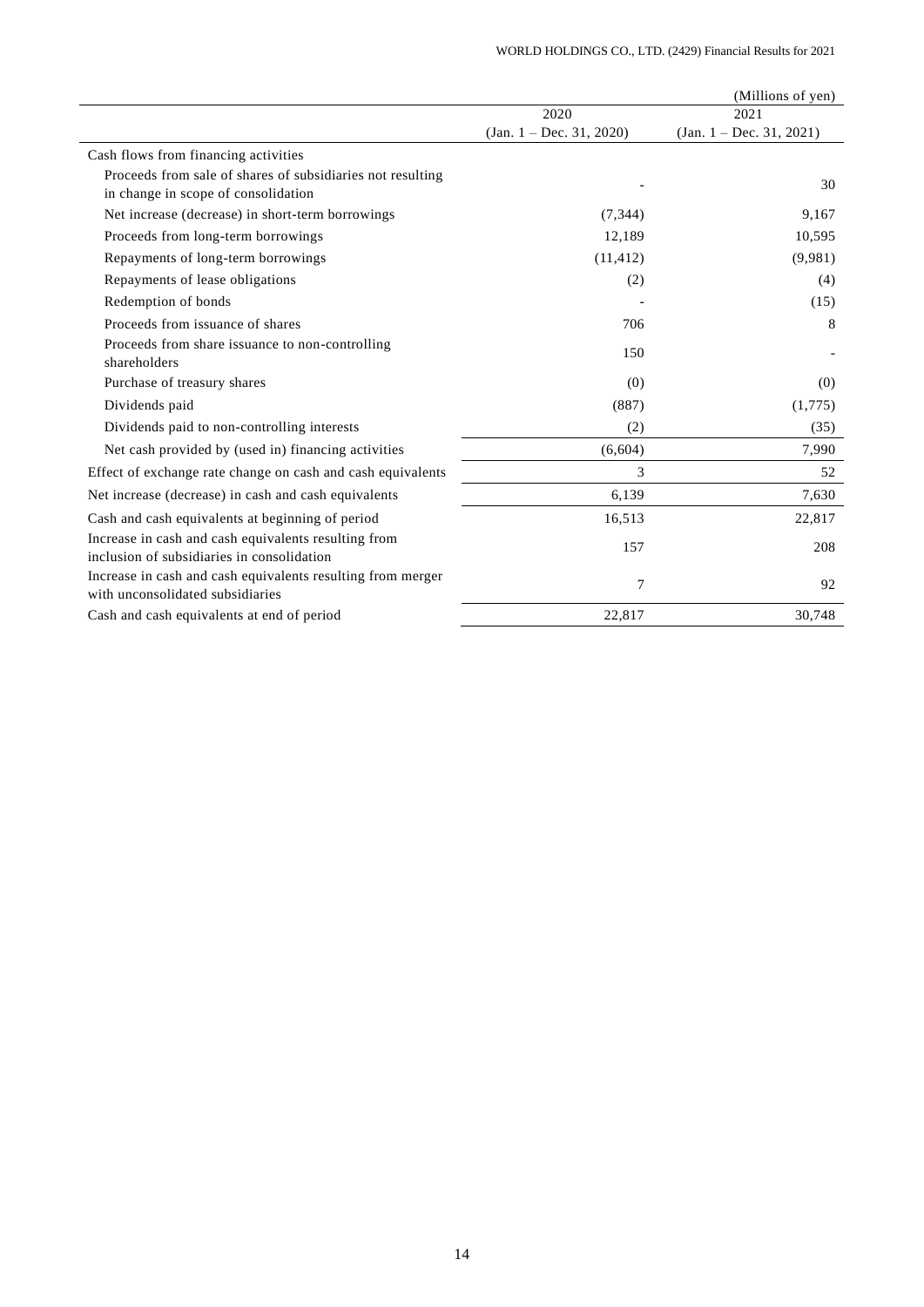# **(5) Notes to Consolidated Financial Statements**

### **Going Concern Assumption**

Not applicable.

# **Segment and Other Information**

### Segment Information

1. Overview of reportable segments

Segments used for financial reporting are the constituent units for which separate financial information is available and for which the Board of Directors performs periodic studies for the purposes of determining the allocation of resources and evaluating performance. Based on the characteristics of products and services, World Holdings has established the following reportable segments: the factory staffing business, technology staffing business, R&D staffing business, sales & marketing staffing business, real estate business, and information and telecommunications business.

Overview of each business segment is as follows.

- (1) Factory Staffing Business: Temporary staffing for manufacturing and logistics, subcontracting, outsourced government agency tasks, temporary staffing and employment agency services, materials-related human resources solutions
- (2) Technology Staffing Business: Temporary staffing for engineers, outsourced software development, outsourced repair and maintenance work, outsourced IT system development, repair of digital equipment, temporary staffing for construction engineers
- (3) R&D Staffing Business: Temporary staffing for research personnel and clinical research outsourcing
- (4) Sales & Marketing Staffing Business: Temporary staffing in the service sector and tourism human resource solutions
- (5) Real Estate Business: Sale of condominiums, detached houses and residential building sites, brokerage sales, condominium and building management, real estate consulting, renovations, real estate brokerage services, rental property management, manufacture/sale/rental of prefabricated houses
- (6) Information and Telecommunications Business: Operation of call centers, sale of telecommunications products, sale of office automation products

2. Calculation methods for net sales, profit or loss, assets, and other items for each reportable segment

The accounting methods for reportable segments are the same as those used for preparing the consolidated financial statements.

Profits for reportable business segments are operating profit figures.

Inter-segment sales and transfers are based on market prices.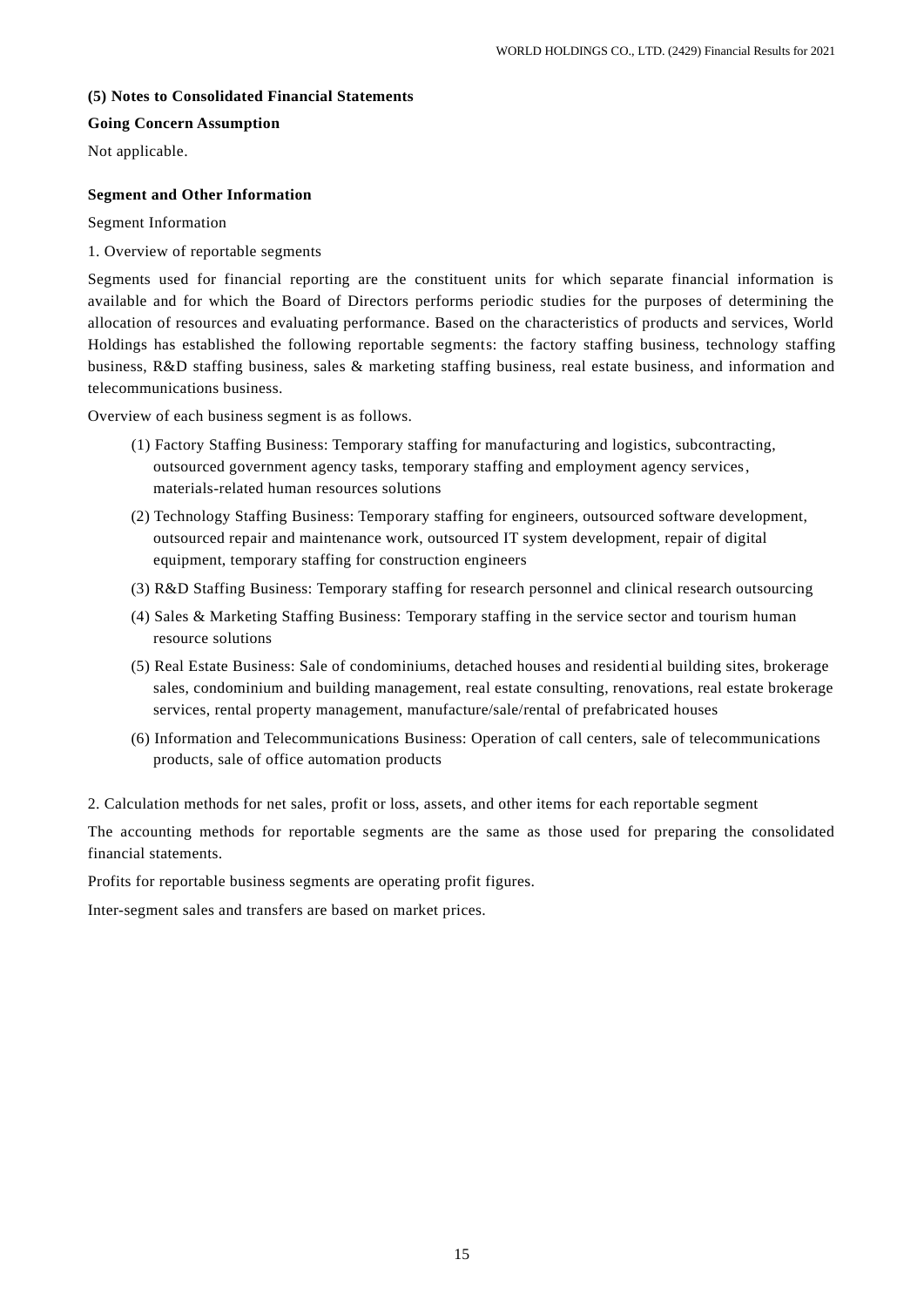$(M)$ llions of  $y$ 

### 3. Information related to net sales, profit or loss, assets and other items for each reportable segment

2020 (Jan. 1 – Dec. 31, 2020)

|                                                                             |                                        |                                           |                                    |                                                            |                                   |                                                                  |          |                          |         |                              | $($ whilions of $y$ en $)$                                      |
|-----------------------------------------------------------------------------|----------------------------------------|-------------------------------------------|------------------------------------|------------------------------------------------------------|-----------------------------------|------------------------------------------------------------------|----------|--------------------------|---------|------------------------------|-----------------------------------------------------------------|
|                                                                             | Reportable segment                     |                                           |                                    |                                                            |                                   |                                                                  |          |                          |         |                              | Amounts                                                         |
|                                                                             | Factory<br>Staffing<br><b>Business</b> | Technology<br>Staffing<br><b>Business</b> | R&D<br>Staffing<br><b>Business</b> | Sales &<br>Marketing<br><b>Staffing</b><br><b>Business</b> | Real<br>Estate<br><b>Business</b> | Information<br>and<br>Telecommuni-<br>cations<br><b>Business</b> | Subtotal | Others<br>(Note 1)       | Total   | Adjust-<br>ments<br>(Note 2) | shown on<br>consolidated<br>financial<br>statements<br>(Note 3) |
| Net sales                                                                   |                                        |                                           |                                    |                                                            |                                   |                                                                  |          |                          |         |                              |                                                                 |
| Sales to external<br>customers                                              | 55,102                                 | 17,003                                    | 7,200                              | 3,835                                                      | 48,081                            | 9,133                                                            | 140,357  | 3,214                    | 143,571 |                              | 143,571                                                         |
| Inter-segment<br>sales and<br>transfers                                     | $\overline{0}$                         | 489                                       |                                    | 268                                                        | 47                                | 28                                                               | 834      | 131                      | 965     | (965)                        |                                                                 |
| Total                                                                       | 55,103                                 | 17,492                                    | 7,200                              | 4,103                                                      | 48,128                            | 9,161                                                            | 141,191  | 3,345                    | 144,537 | (965)                        | 143,571                                                         |
| Segment profit<br>$(\text{loss})$                                           | 2,632                                  | 2,019                                     | 843                                | 18                                                         | 3,550                             | 240                                                              | 9,305    | (200)                    | 9,105   | (2,854)                      | 6,251                                                           |
| Segment assets                                                              | 8,571                                  | 3,514                                     | 1,218                              | 1,601                                                      | 40.448                            | 3,346                                                            | 58,701   | 4,555                    | 63,256  | 15,900                       | 79,157                                                          |
| Other items                                                                 |                                        |                                           |                                    |                                                            |                                   |                                                                  |          |                          |         |                              |                                                                 |
| Depreciation                                                                | 10                                     | 21                                        | 13                                 | $\mathbf{0}$                                               | 396                               | 46                                                               | 489      | 183                      | 673     | 150                          | 823                                                             |
| Amortization of<br>goodwill                                                 | 1                                      | $\qquad \qquad -$                         | ٠                                  | $\overline{\phantom{0}}$                                   | 93                                | 34                                                               | 128      | $\overline{\phantom{a}}$ | 128     | 15                           | 144                                                             |
| Impairment loss                                                             | $\overline{a}$                         | ٠                                         | ٠                                  | ٠                                                          |                                   | 29                                                               | 29       | 168                      | 197     |                              | 197                                                             |
| Increase in<br>property, plant<br>and equipment<br>and intangible<br>assets | 5                                      | 5                                         | 4                                  | $\mathbf{0}$                                               | 793                               | 118                                                              | 928      | 162                      | 1,091   | 54                           | 1,145                                                           |

Notes: 1. "Others" represent businesses not included in reportable segments and include the operation and management of agricultural parks, the operation of personal computer schools, the production of websites and other services.

2. Contents of adjustments are as follows.

(1) The -2,854 million yen adjustment to segment profit includes elimination for inter-segment transactions of 55 million yen, and -2,909 million yen in corporate expenses that cannot be allocated to any of the reportable segments. Corporate expenses mainly consist of general and administrative expenses that are not attributable to any of the reportable segments.

(2) The 15,900 million yen adjustment to segment assets is corporate assets that are not allocated to any of the reportable segments. Corporate assets mainly consist of the Company's surplus funds (cash and deposits).

(3) The 150 million yen adjustment to depreciation is related to corporate assets that are not allocated to any of the reportable segments.

(4) The 15 million yen adjustment to amortization of goodwill is not allocated to any of the reportable segments.

(5) The 54 million yen adjustment to increase in property, plant and equipment and intangible assets is capital expenditures that are not allocated to any of the reportable segments.

3. Segment profit is adjusted to be consistent with operating profit shown on the consolidated statement of income.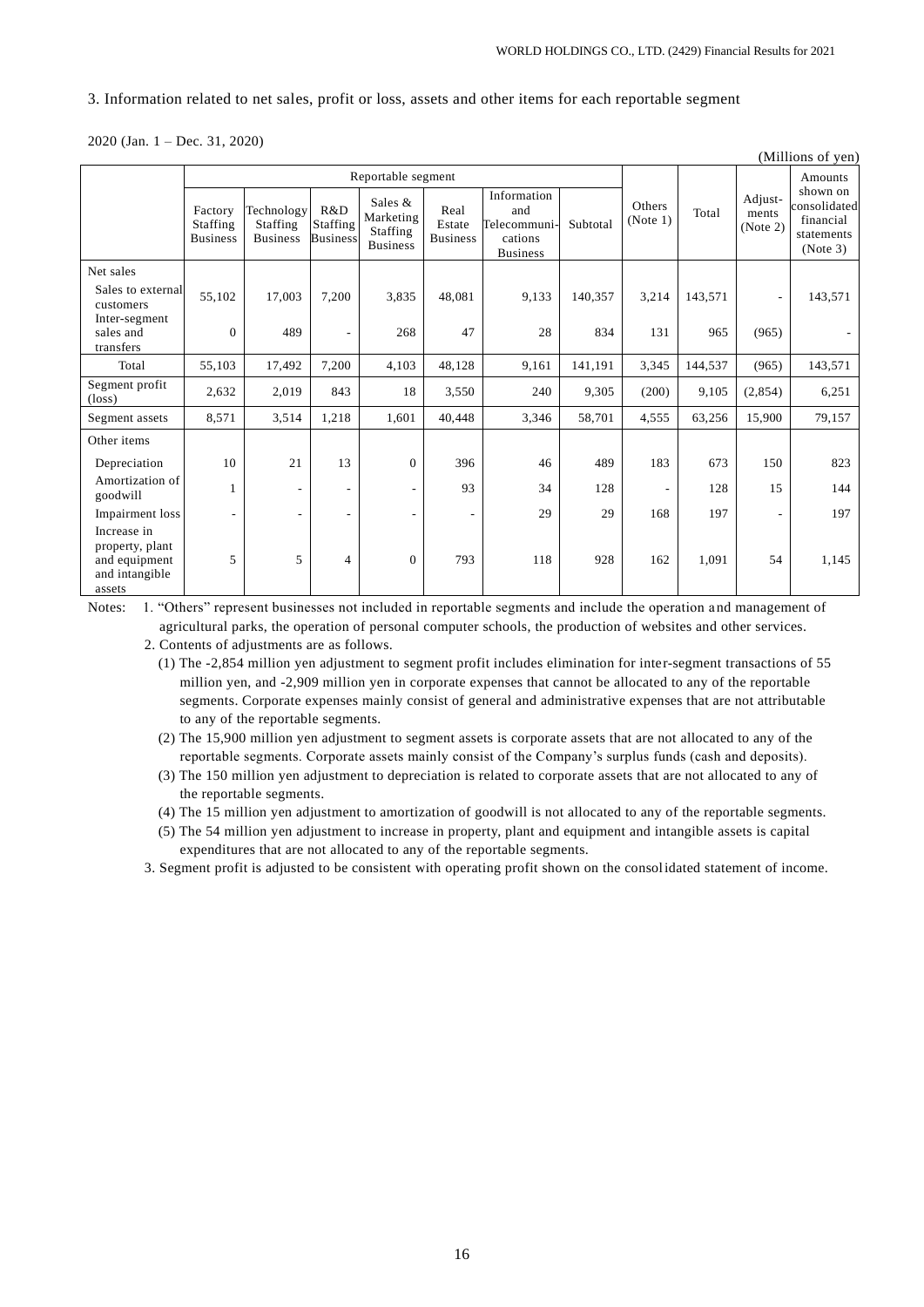2021 (Jan. 1 – Dec. 31, 2021)

| (Millions of yen)                                                           |                                        |                                           |                                    |                                                            |                                   |                                                                  |          |                          |         |                              |                                                                 |
|-----------------------------------------------------------------------------|----------------------------------------|-------------------------------------------|------------------------------------|------------------------------------------------------------|-----------------------------------|------------------------------------------------------------------|----------|--------------------------|---------|------------------------------|-----------------------------------------------------------------|
|                                                                             | Reportable segment                     |                                           |                                    |                                                            |                                   |                                                                  |          |                          |         | Amounts                      |                                                                 |
|                                                                             | Factory<br>Staffing<br><b>Business</b> | Technology<br>Staffing<br><b>Business</b> | R&D<br>Staffing<br><b>Business</b> | Sales &<br>Marketing<br><b>Staffing</b><br><b>Business</b> | Real<br>Estate<br><b>Business</b> | Information<br>and<br>Telecommuni-<br>cations<br><b>Business</b> | Subtotal | Others<br>(Note 1)       | Total   | Adjust-<br>ments<br>(Note 2) | shown on<br>consolidated<br>financial<br>statements<br>(Note 3) |
| Net sales                                                                   |                                        |                                           |                                    |                                                            |                                   |                                                                  |          |                          |         |                              |                                                                 |
| Sales to external<br>customers                                              | 70,707                                 | 18,474                                    | 8,012                              | 7,293                                                      | 36,977                            | 9,367                                                            | 150,831  | 3,872                    | 154,704 |                              | 154,704                                                         |
| Inter-segment<br>sales and<br>transfers                                     | 24                                     | 630                                       | $\mathbf{0}$                       | 229                                                        | 10                                | 18                                                               | 914      | 128                      | 1,042   | (1,042)                      |                                                                 |
| Total                                                                       | 70,731                                 | 19,105                                    | 8,012                              | 7,522                                                      | 36,988                            | 9,385                                                            | 151,746  | 4,001                    | 155,747 | (1,042)                      | 154,704                                                         |
| Segment profit                                                              | 3,631                                  | 2,233                                     | 885                                | 352                                                        | 2,977                             | 118                                                              | 10,200   | 6                        | 10,206  | (2,724)                      | 7,481                                                           |
| Segment assets                                                              | 10,633                                 | 5,082                                     | 1,345                              | 1,803                                                      | 51,473                            | 3,318                                                            | 73,656   | 2,329                    | 75,985  | 21,283                       | 97,269                                                          |
| Other items                                                                 |                                        |                                           |                                    |                                                            |                                   |                                                                  |          |                          |         |                              |                                                                 |
| Depreciation                                                                | 11                                     | 17                                        | 11                                 | 8                                                          | 451                               | 40                                                               | 539      | 150                      | 690     | 118                          | 809                                                             |
| Amortization of<br>goodwill                                                 | 1                                      | 53                                        |                                    | 7                                                          |                                   | 34                                                               | 97       | $\overline{\phantom{a}}$ | 97      | 15                           | 112                                                             |
| Impairment loss                                                             | ۰.                                     | $\qquad \qquad -$                         |                                    | ٠                                                          |                                   | 15                                                               | 15       | $\overline{\phantom{a}}$ | 15      |                              | 15                                                              |
| Increase in<br>property, plant<br>and equipment<br>and intangible<br>assets | 10                                     | 8                                         | $\overline{2}$                     | $\theta$                                                   | 508                               | 17                                                               | 547      | 132                      | 679     | 322                          | 1,001                                                           |

Notes: 1. "Others" represent businesses not included in reportable segments and include the operation and management of agricultural parks, the operation of personal computer schools, the production of websites and other services.

- (3) The 118 million yen adjustment to depreciation is related to corporate assets that are not allocated to any of the reportable segments.
- (4) The 15 million yen adjustment to amortization of goodwill is not allocated to any of the reportable segments.
- (5) The 322 million yen adjustment to increase in property, plant and equipment and intangible assets is capital expenditures that are not allocated to any of the reportable segments.

3. Segment profit is adjusted to be consistent with operating profit shown on the consolidated statement of income.

<sup>2.</sup> Contents of adjustments are as follows.

<sup>(1)</sup> The -2,724 million yen adjustment to segment profit includes elimination for inter-segment transactions of 1 million yen, and -2,726 million yen in corporate expenses that cannot be allocated to any of the reportable segments. Corporate expenses mainly consist of general and administrative expenses that are not attributable to any of the reportable segments.

<sup>(2)</sup> The 21,283 million yen adjustment to segment assets is corporate assets that are not allocated to any of the reportable segments. Corporate assets mainly consist of the Company's surplus funds (cash and deposits).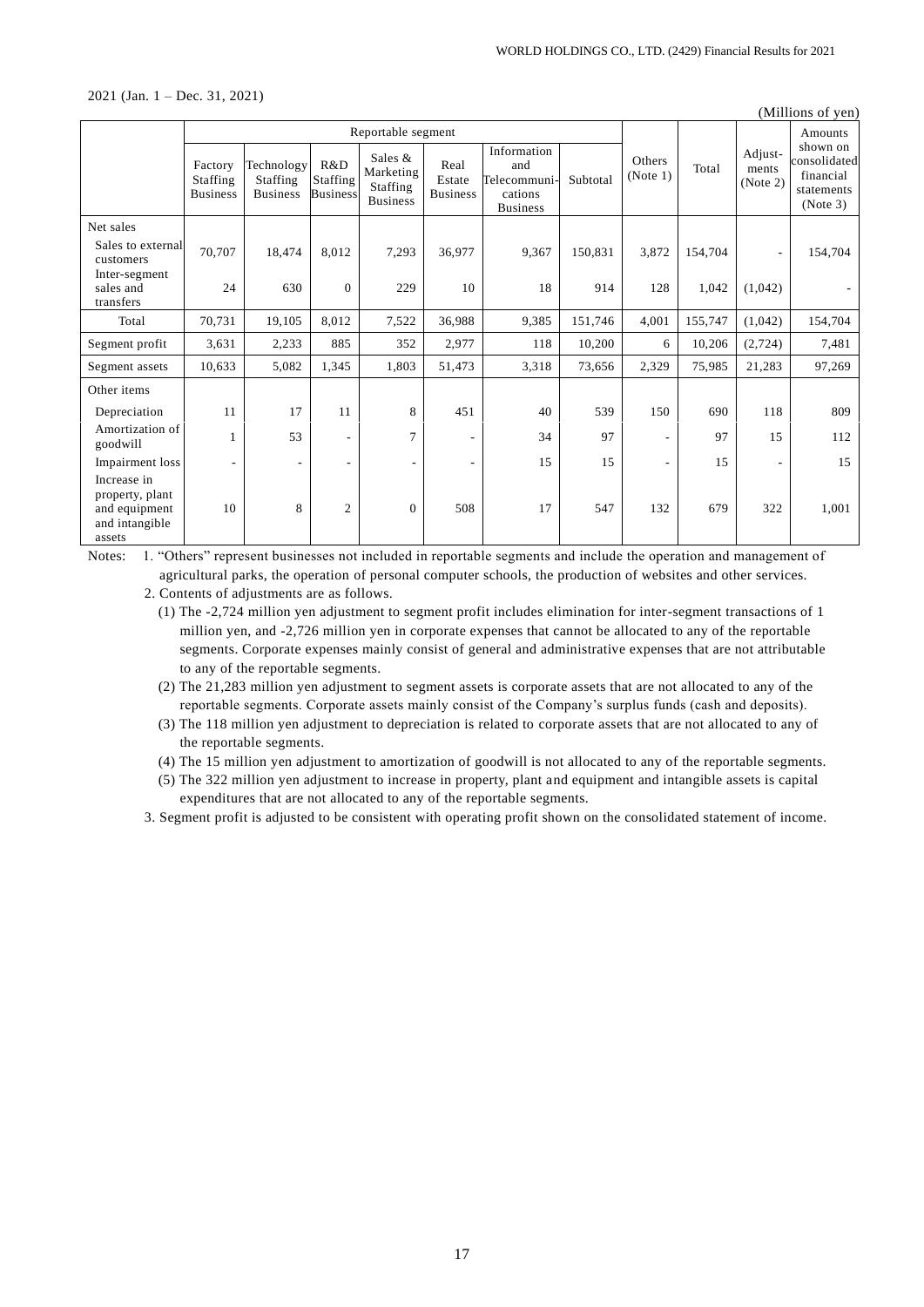#### **Per-share Information**

|                              |                             | (Yen)                      |  |
|------------------------------|-----------------------------|----------------------------|--|
|                              | 2020                        | 2021                       |  |
|                              | (Jan. $1 - Dec. 31, 2020$ ) | $(Jan. 1 - Dec. 31, 2021)$ |  |
| Net assets per share         | 1,638.03                    | 1,803.96                   |  |
| Net income per share         | 341.35                      | 265.02                     |  |
| Diluted net income per share | 399.86                      | 263.19                     |  |

Note: Basis for the calculation of net income per share and diluted net income per share is as follows:

|                                                                                                                                                | 2020                        | 2021                       |
|------------------------------------------------------------------------------------------------------------------------------------------------|-----------------------------|----------------------------|
|                                                                                                                                                | (Jan. $1 - Dec. 31, 2020$ ) | $(Jan. 1 - Dec. 31, 2021)$ |
| Net income per share                                                                                                                           |                             |                            |
| Profit attributable to owners of parent (Millions of yen)                                                                                      | 5,913                       | 4,626                      |
| Amount not attributable to common shareholders<br>(Millions of yen)                                                                            |                             |                            |
| Profit attributable to owners of parent applicable to<br>common stock (Millions of yen)                                                        | 5,913                       | 4,626                      |
| Average number of common stock outstanding during the<br>period (Shares)                                                                       | 17,322,494                  | 17,456,325                 |
|                                                                                                                                                |                             |                            |
| Diluted net income per share                                                                                                                   |                             |                            |
| Adjustment to profit attributable to owners of parent<br>(Millions of yen)                                                                     |                             |                            |
| Increase in number of common stock (Shares)                                                                                                    | 76,329                      | 121,494                    |
| [of which share acquisition rights (Shares)]                                                                                                   | [76, 329]                   | [121, 494]                 |
| Summary of potentially dilutive shares not included in the<br>calculation of diluted net income per share due to their<br>anti-dilutive effect |                             |                            |

#### **Subsequent Events**

Business Combinations

Business combination through acquisition

The Board of Directors of World Holdings Co., Ltd. approved a resolution on January 6, 2022 to purchase 90% of the stock of Dimples' Co., Ltd. A contract to purchase this stock was signed on the same day. In accordance with this contract, World Holdings plans to acquire these shares on February 28, 2022.

### **1. Summary of business combination**

- (1) Acquired company and its business activities
	- Acquired company: Dimples Co.,Ltd.

Business activities: Temporary staffing services, recruiting and placing business, outsourcing, subcontracting, business, education and training business

(2) Reasons for acquisition

The core Human Resources and Education Business of World Holdings has grown steadily since the company's inception primarily in the manufacturing sector, including R&D, product design and development, production. In recent years, World Holdings has been taking many actions for the growth of human resources and education operations in the service sector, such as sales activities involving direct customer interaction, light-duty jobs, and contact centers. The goals are to continue growing and to create the "ways we live" for even more people. Within the service sector, providing people capable of providing high-quality hospitality in the tourism industry, including at high-end hotels, is a priority.

Dimples has the vision of being a source of an increasingly broad range of places where people can use smiles to make others happy. Expertise acquired in the department store sector involving selling merchandise to customers is a major strength of Dimples. The company uses this knowledge to be a source of people for temporary and permanent jobs that require outstanding hospitality skills, handle outsourced information services projects, and provide other services.

This acquisition will make Dimples a key element of the service sector operations of the World Holdings Group.